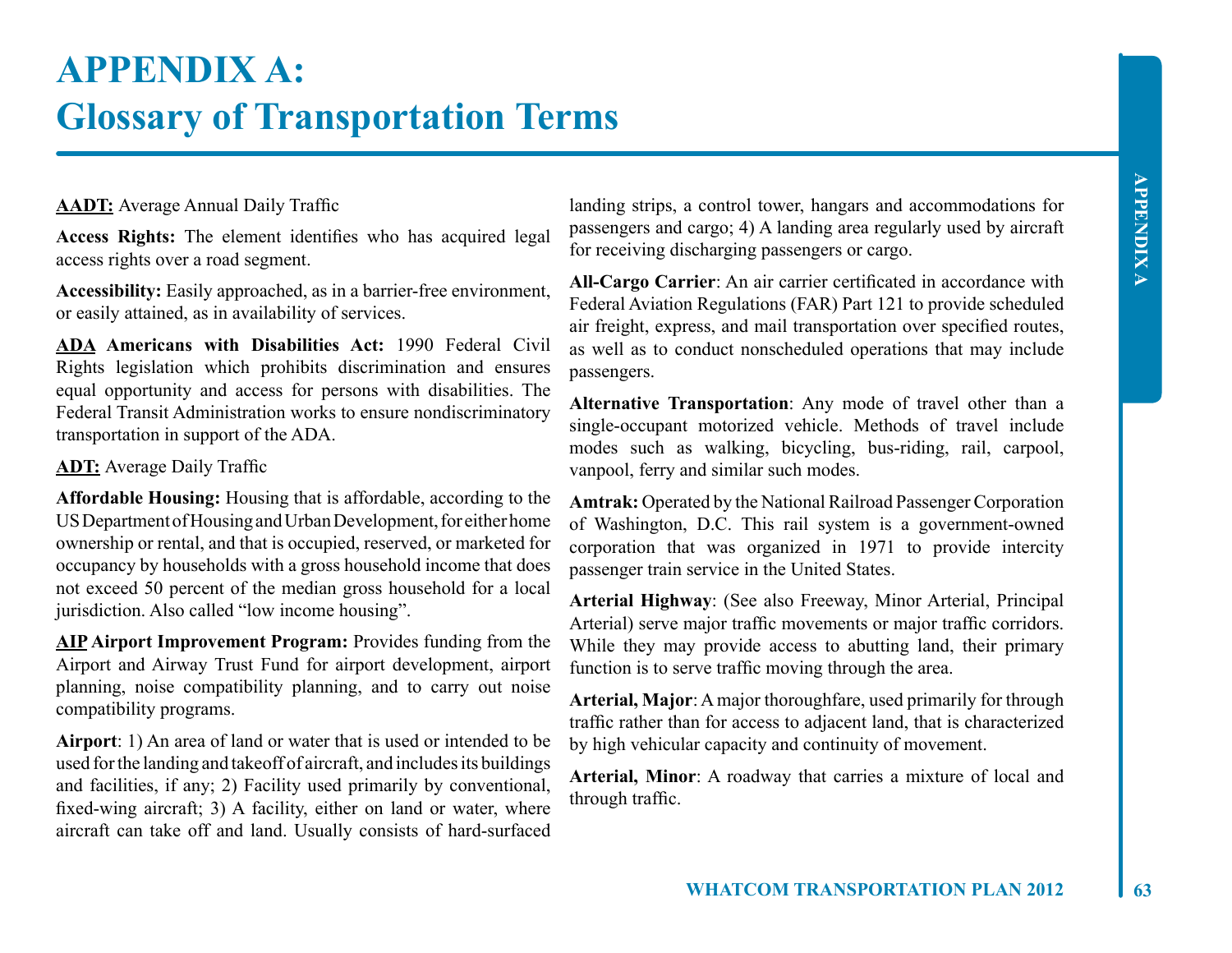**At Grade Crossing:** A crossing of highways, railroad tracks, other guideways, and/or pedestrian walkways at the same level or grade.

**ATIS Advanced Traveler Information System:** The application of advanced technology to provide real time travel information to travelers.

**ATMS Advanced Traffic Management System:** The application of advanced telecommunications technology to the surveillance and management of traffic flow, traffic data, and other traffic system information to improve efficiency.

**Automobile**: A wheeled motor vehicle used for transporting passengers, which also carries its own engine or motor.

**AVCS Automatic Vehicle Control Systems:** The application of advanced technology to traffic control, including management, data acquisition, message systems, radio communications and other systems to improve efficiency.

## **Balloon Freight**: Lightweight freight

**Barge**: A non-motorized water vessel, usually flat-bottomed and towed or pushed by other craft, used for transporting freight.

**Bay/Inlet:** A water area that is an opening of the sea/ocean into the land, or of an estuary, lake or river into its shore.

**Benchmark:** Key performance indicators for which quantifiable or directional targets may be set.

**Berth:** A specific segment of wharf where a ship ties up alongside at a pier, quay, wharf, or other structure that provides a breasting surface for the vessel. Typically, this structure is a stationary extension of an improved shore and intended to facilitate the transfer of cargo or passengers.

## **BIA:** Bureau of Indian Affairs

**Bicycle:** A vehicle having two tandem wheels, propelled by human power, upon which any person or persons may ride.

**Bicycle Lane (Bike Lane):** A portion of a roadway which has been designated by striping, signing and pavement markings for the preferential or exclusive use of bicyclists.

**Bicycle Path (Bike Path):** A bikeway physically separated from motorized vehicular traffic by an open space or barrier either within the highway right-of-way or within and independent right-of-way.

**Bicycle Route (Bike Route):** A segment of a system of bikeways designated by the jurisdiction having authority, with appropriate directional information markers, with or without a specific bicycle route number.

**BIFA Border Information Flow Architecture:** A tool based on existing U.S. and Canadian National Intelligent Transportation Systems (ITS) Architectures, developed by the U.S. Federal Highway Administration (FHWA) and Transport Canada to ensure that technologies deployed at border crossings interact efficiently with one another.

**Bill of Lading:** A document issued by a common carrier to a shipper that serves as: 1) A receipt for the goods delivered to the carrier for shipment; 2) A definition of the contract of carriage of the goods; 3) A Document of Title to the goods described therein;

**Bikeway:** Any road, path, or way which in some manner is specifically designated as being open to bicycle travel regardless of whether such facilities are designated for the exclusive use of bicycles or are to be shared with other transportation modes.

**BMS Bridge Management System**: A State level program required by ISTEA. Compiles, analyzes and summarizes information on bridge conditions for effective management and maintenance and as input to the transportation process.

**BNSF Burlington Northern Santa Fe Railroad**: In 1995, the former Burlington Northern Railway and Santa Fe Pacific Corporation merged, forming one of the largest railway systems in the United States.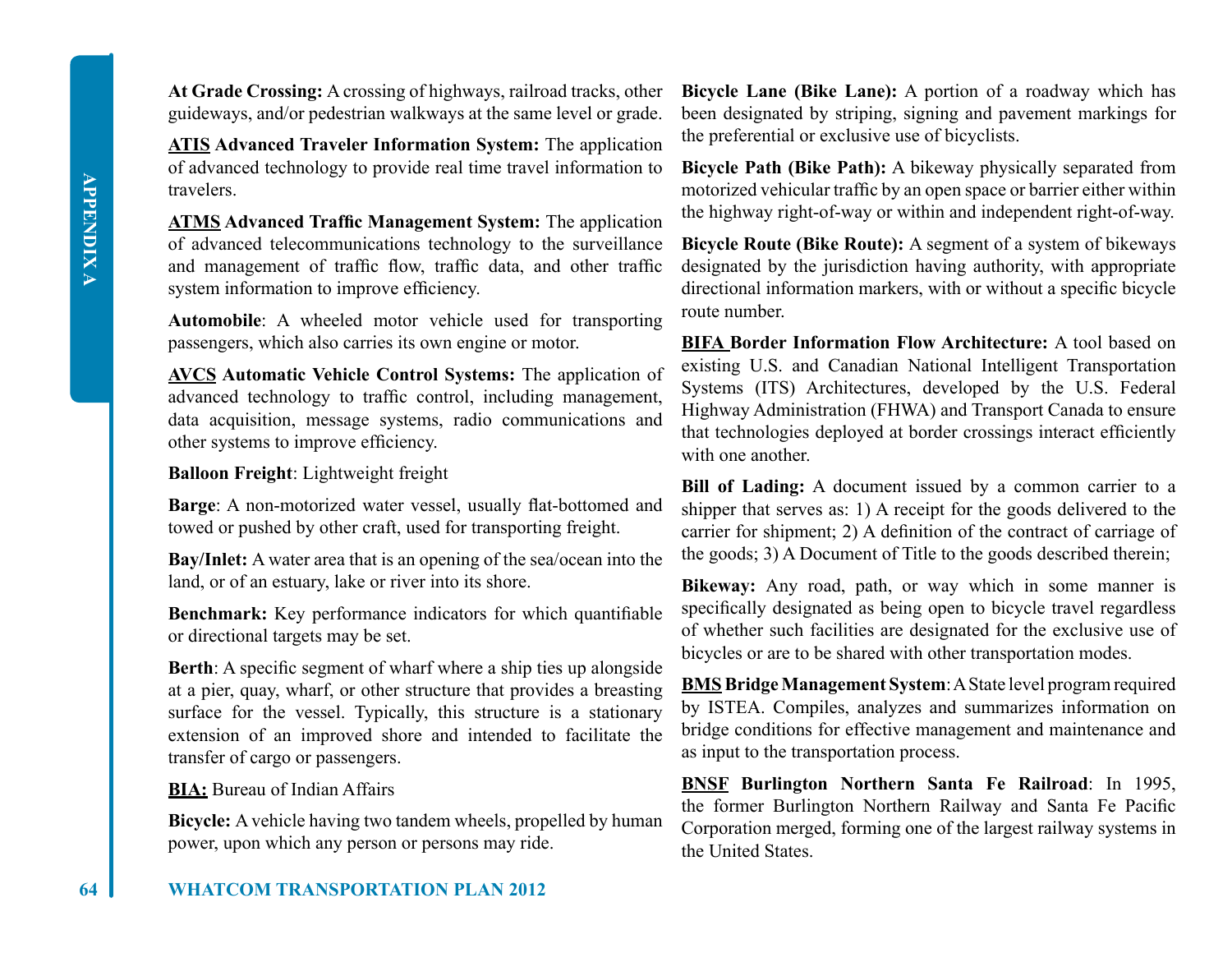**Break-Bulk**: Packages that are handled individually, palletized, or unitized for purposes of transportation as opposed to bulk and containerized freight.

**Breakbulk Cargo:** Packaged products that can be utilized into larger parcels and assembled together, for example, on pallet boards bound by wire, or gathered up in rope cargo slings as a means of lifting on and off a vessel.

**BTS Bureau of Transportation Statistics:** As part of the USDOT, the BTS compiles, analyzes, and makes accessible information on the nation's transportation systems; collects information on intermodal transportation and other areas as needed; and improves the quality and effectiveness of DOT's statistical programs through research, development of guidelines, and promotion of improvements in data acquisition and use.

**Bulk Cargo**: Cargo not packaged or broken into smaller units. Bulk cargo is either dry (grain) or liquid (petroleum).

**Bulk Terminal:** A facility used primarily for the handling and storage of commodities such as petroleum products, grain or chemicals, which has a total bulk storage capacity of 50,000 barrels or more.

**Bus**: Includes intercity buses, mass transit systems, and shuttle buses that are available to the general public. Also includes Dial-A-Bus and Senior Citizen buses.

**Bus Lane**: A lane restricted to buses, generally used to speed up public transport that would be otherwise held up by traffic congestion. Local traffic laws may allow car pools, motorcycles and bicycles access to the lane.

**Busway**: Exclusive freeway lane for buses and carpools.

**CA Certifying Authority:** Agency having authority to review engineering plans for that agency and others. Authority is granted by the state.

**CAA Clean Air Act:** Federal legislation that establishes standards for air quality in the United States.

**CAO Critical Areas Ordinance:** Rules established to protect critical areas.

**Capital Costs:** Costs of long term physical assets, such as equipment, rights of way, stations, buildings and vehicles, traditionally identified with public transportation investments.

**Carbon Footprint:** A measure of the amount of carbon dioxide (CO2) emitted through the combustion of fossil fuels. In the case of an organization, business, or enterprise, the measure is based on routine operations. For an individual or household, it is a measure related to day-to-day living. Often expressed as tons of carbon dioxide or tons of carbon emitted, usually on a yearly basis.

**Cargo Vessel:** 1) Any vessel other than a passenger vessel; 2) any ferry being operated under authority of a change of character certificate issued by a Coast Guard Officer-in Charge, Marine Inspection.

**Carpool:** An arrangement in which two to six people share the use and or costs, of traveling in a privately owned automobile between fixed points on a regular basis. See also ridesharing and vanpool.

**CBD Central Business District:** The downtown retail trade and commerce area of a city or an area of very high valuation, traffic flow, and concentration of retail business offices, theaters, hotels and services.

**CBSA Canada Border Services Agency:** The Canadian Agency responsible for monitoring 119 land border crossings and 9 international airports.

**Census**: The complete enumeration of a population or groups at a point in time with respect to well-defined characteristics: for example, population, production, traffic on particular roads.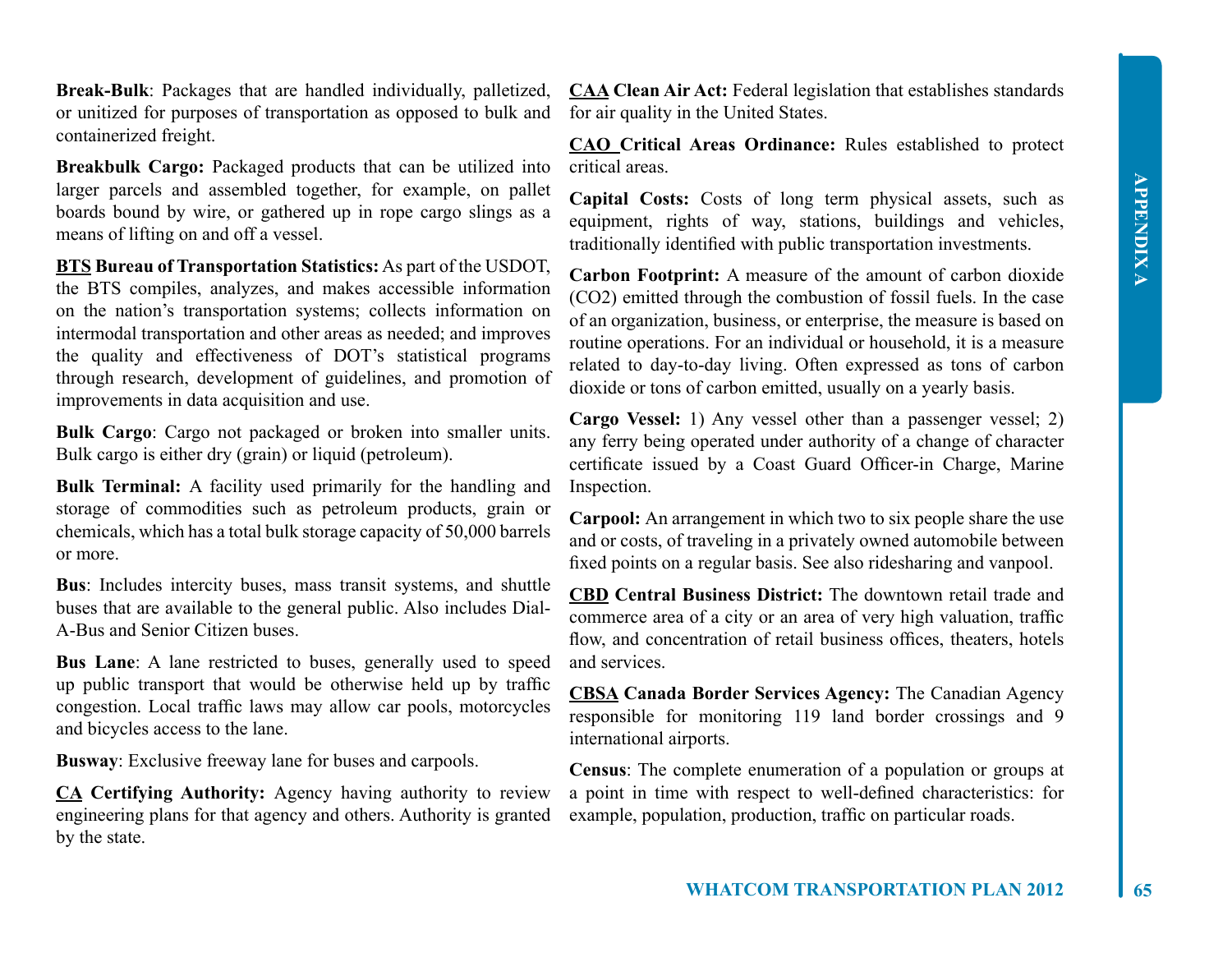**66 WHATCOM TRANSPORTATION PLAN 2012**

**Census Division:** A geographic area consisting of several States defined by the US Department of Commerce, Bureau of the Census. The states are grouped into nine divisions and four regions.

**Certification:** Formal process by which the Whatcom Council of Governments recognizes the consistency of local transportationrelated planning provisions with the Metropolitan Transportation Plan and conformity with state planning mandates.

**CFP Capital Facilities Plan:** A required element of the Comprehensive Plan designed to form a better match between development and provision of services. It must include an inventory of existing facilities, forecast of future needs and a sixyear financing plan.

**CFR Code of Federal Regulations:** A compilation of the general and permanent rules of the executive departments and agencies of the federal Government as published in the Federal Register. The code is divided into 50 titles that represent broad area subject to Federal regulation.

**CFS Container Freight Station:** Port facility for loading and unloading containerized cargo to and from ships, also called container terminal.

**Channel Bottom**: Project depth or grade elevation.

**Channel Width**: The upstream channel width (bank to bank dimensions of the defined channel, not the flood plain).

**Charter Bus**: A bus transporting a group of persons who pursuant to a common purpose, and under a single contract at a fixed price, have acquired the exclusive use of a bus to travel together under an itinerary.

**Charter Transportation of Passengers**: Transportation, using a vehicle or vessel, of a group of persons who pursuant to a common purpose, under a single contract, at a fixed charge for the vehicle, have acquired the exclusive use of the vehicle to travel together

under an itinerary either specified in advance or modified after having left the place of origin.

**Climate Change:** Refers to the variation in the earth's global climate (or in regional climates) over time. It describes changes in the variability or average state of the atmosphere.

**CO Carbon Monoxide:** A colorless, odorless, highly toxic gas that is a normal by-product of incomplete fossil fuel combustion. It is one of the major air pollutants, which can be harmful in small amounts if breathed over a certain period of time.

**CO2 Carbon Dioxide:** A colorless, odorless non-poisonous gas that is a normal part of the ambient air. It is a product of fossil fuel combustion.

**Coastal Zone**: All United States waters subject to the tide, waters of the Great Lakes and Lake Champlain, specified ports and harbors on inland rivers, waters of the contiguous zone, other waters of the high seas subject to the National Contingency Plan, and the land surface or land substrate, ground waters, and ambient air proximal to those waters. The term "coastal zone" delineates an area of federal responsibility for response action. Precise boundaries are determined by agreements between the EPA and the USCG, and are identified in Federal Regional Contingency Plans and Area Contingency Plans.

**Collectors:** In rural areas, routes serving intra-county, rather than statewide travel. In urban areas, streets providing direct access to neighborhoods as well as direct access to arterials.

**Combination Vessels** - A type of ship that accommodates both container and break-bulk cargo. It can be either self-sustaining or non-self-sustaining.

**Commercial Airport:** A public airport which is determined to enplane annually 2,500 or more passengers and receive scheduled passenger service of aircraft.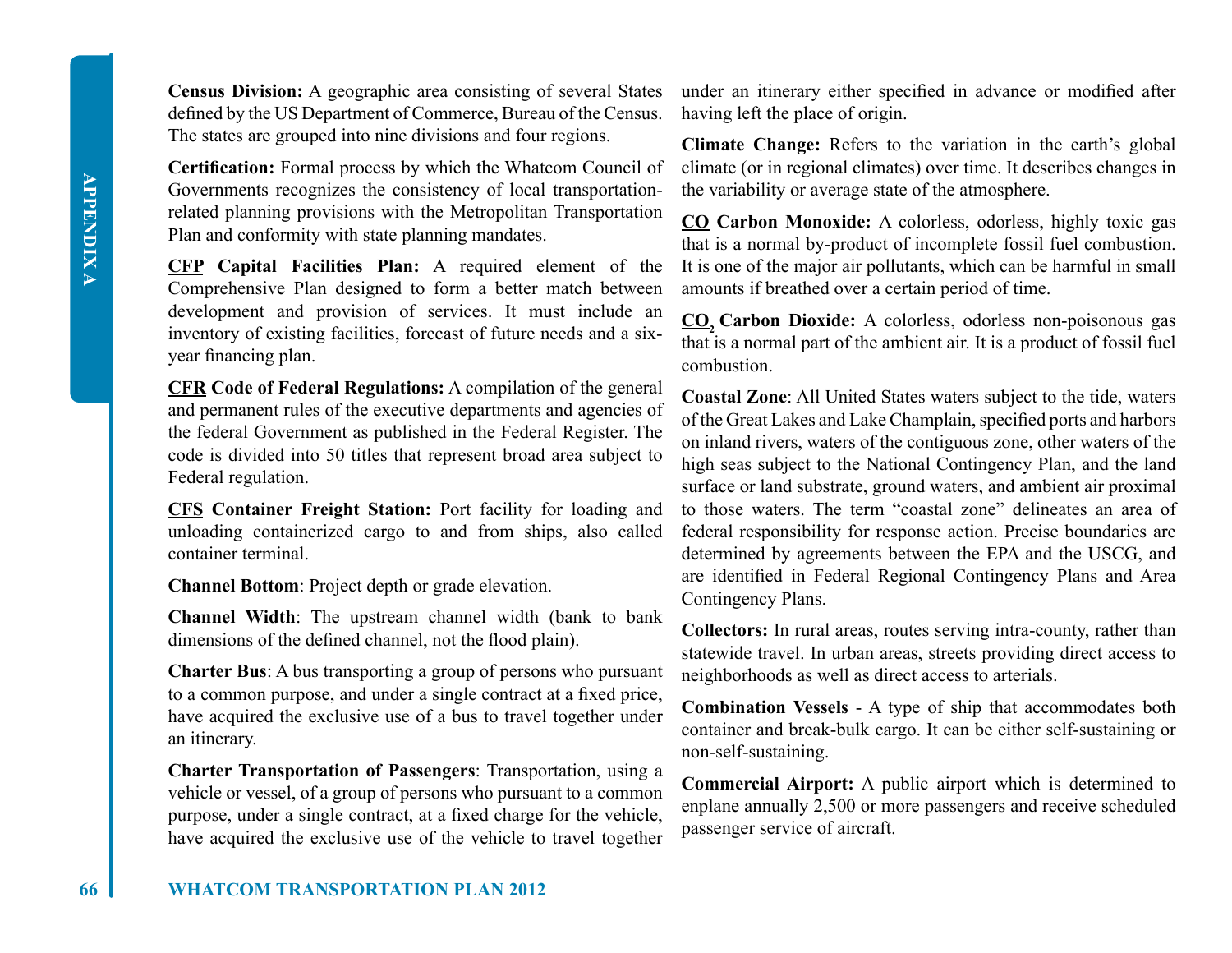**Common Carrier:** A business who, through a contract of carriage, undertakes to perform or procure the performance of carriage by rail, road, sea, air, inland waterway, or by a combination of modes.

**Commute**: Regular travel between home and a fixed location (e.g., work, school).

**Commuter:** A person who regularly travels between home and work or school

**Commuter Bus Service:** Fixed route bus service, characterized by service predominantly in one direction during peak periods, limiting stops, use of multi-ride tickets, and routes of extended length, usually between the central business district and outlying suburbs. Commuter bus service may also include other service, characterized by a limited route structure, limited stops, and a coordinated relationship to another mode of transportation.

**Commuter Rail:** A passenger rail transport service between a city center, and outer suburbs and commuter towns or other locations that draw large numbers of commuters.

**Complete Streets:** 1) Streets that are designed and operated to ensure safe travel for all users – pedestrians, cyclists, transit-riders, and motorists. Typically, complete streets include sidewalks, crosswalks, bike lanes, and other features and amenities. 2) The National Complete Streets Coalition seeks to fundamentally transform the look, feel and function of the roads and streets in our community by changing the way most roads are planned, designed, and constructed.

**Comprehensive Plan:** A land use document that identifies and guides growth and development for a local jurisdiction.

**Compressed Work Week:** An alternative work schedule, in accordance with employer policy that regularly allows a full time employee to eliminate at least one work day every two weeks by working longer hours during the remaining days, resulting in fewer

commute trips by the employee.

**Concurrency:** A state planning requirement to ensure that needed services and facilities are in place by the time development is completed and to be occupied or that funding has been committed to provide such services within six years.

**Congestion:** A condition characterized by unstable traffic flows that prohibits the movement on a transportation facility at optimal legal speeds. Recurrent congestion is caused by constant excess volume compared with capacity. Nonrecurring congestion is caused by actions such as special events and/or traffic incidents.

**Consignee:** The individual or company, to whom a seller or shipper sends merchandise and who, upon presentation of necessary documents, is recognized as the merchandise owner for the purpose of declaring and paying customs duties.

**Consignor:** A term used to describe any person who consigns goods to himself or to another party in a bill of lading equivalent document. A consignor might be the owner of the goods, or a freight forwarder who consigns goods on behalf of his principle.

**Consistency:** The degree of compatibility or agreement among planning provisions. The Growth Management Act addresses consistency in three ways: (1) internal consistency of comprehensive plans, (2) consistency of zoning and regulations with the comprehensive plan, and (3) consistency with other jurisdictions.

**Consolidated Shipment**: A method of shipping whereby an agent (freight forwarder or consolidator) combines individual consignments from various shippers into one shipment made to a destination agent, for the benefit of preferential rates.

**Consolidator** - An agent who brings together a number of shipments for one destination to qualify for preferential rates.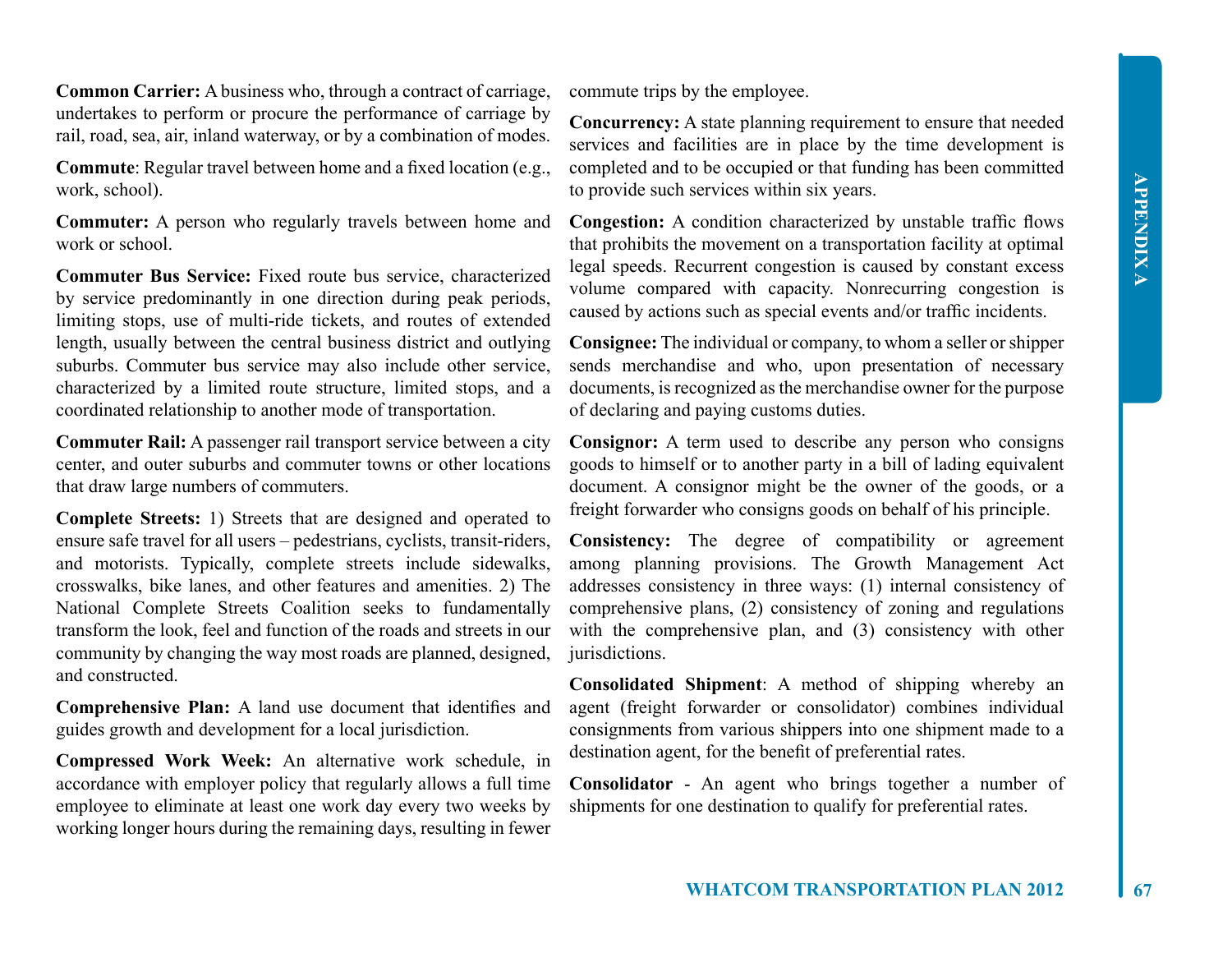dollars when the effect of change in the purchasing power of the dollar has been removed. Usually the data are expressed in terms of dollars of a selected year or the average of a set of years.

**Containerized Cargo:** Cargo shipped in containers.

**Controlled Access Rights-of-Way**: (See also Right of Way) Lanes restricted for at least a portion of the day for use by transit vehicles and other HOV's. Use of controlled access lanes may also be permitted for vehicles preparing to turn. The restriction must be sufficiently enforced so that 95 percent of the vehicles using the lanes during the restricted period are authorized to use them.

**CRAB County Road Administrative Board (Washington State):** Provides accountability through standards of good practice, fair administration of funding programs, and technical and professional assistance to the 39 Washington State County Road Departments.

**Critical Areas:** As defined by each jurisdiction, including at least the following areas and ecosystems: (a) wetlands; (b) areas with a critical recharging effect on aquifers used for potable water; (c) fish and wildlife habitat conservation areas; (d) frequently flooded areas; and (e) geologically hazardous.

**CTAG:** Citizens Transportation Advisory Group

**CTR Commute Trip Reduction:** Washington State Legislation requiring major employers in the nine most populated counties to take measures to reduce the number of single occupancy vehicles (SOV) trips.

**Current Dollars:** The dollar value of a good or service in terms of prices current at the time the good or service is sold. This contrasts with the value of the good or service measured in constant dollars.

**Custom House**: The government office where duties and/or tolls are placed on imports or exports and are paid on vehicles or vessels entered or cleared.

**Constant Dollars:** A series of figures is expressed in constant **Customs:** An authority or agency in a country responsible for collecting and safeguarding customs duties and for controlling the flow of goods in and out of a country.

> **Customs Broker**: A person licensed by the Treasury Department to transact business at a customhouse on behalf of importers and exporters.

> **Customs Duty**: A kind of indirect tax which is realized on goods of international trade. Duties levied by the government in relation to imported items are referred to as *import duty*; duties realized on export consignments are called *export duty*.

> **Dedicated Funds:** Any funds raised specifically for transit purposes and which are dedicated at their source (e.g. sales tax, gasoline tax, and property tax), rather than through an allocation from the pool of general funds.

> **Deficiency:** A condition that does not meet adopted policy criteria.

**Demand Response (Dial-a-Ride):** Non-fixed-route service utilizing vans or buses with passenger boarding and alighting at pre-arranged times at any location within the system service area.

**Demurrage** - An ancillary cost that represents liquidated damages for delays. It occurs when the shipping vessel is prevented from loading or discharging cargo within the stipulated lay time.

**Dial-A-Ride**: Another name for "Demand Response."

**Disabled Person:** A person with a disability is an individual with a physical or mental impairment that substantially limits one or more of the major life activities such as caring for oneself, performing manual tasks, walking, seeing hearing, speaking, breathing, learning and working.

**DNS Determination of Non Significance:** A finding of no significant environmental impact.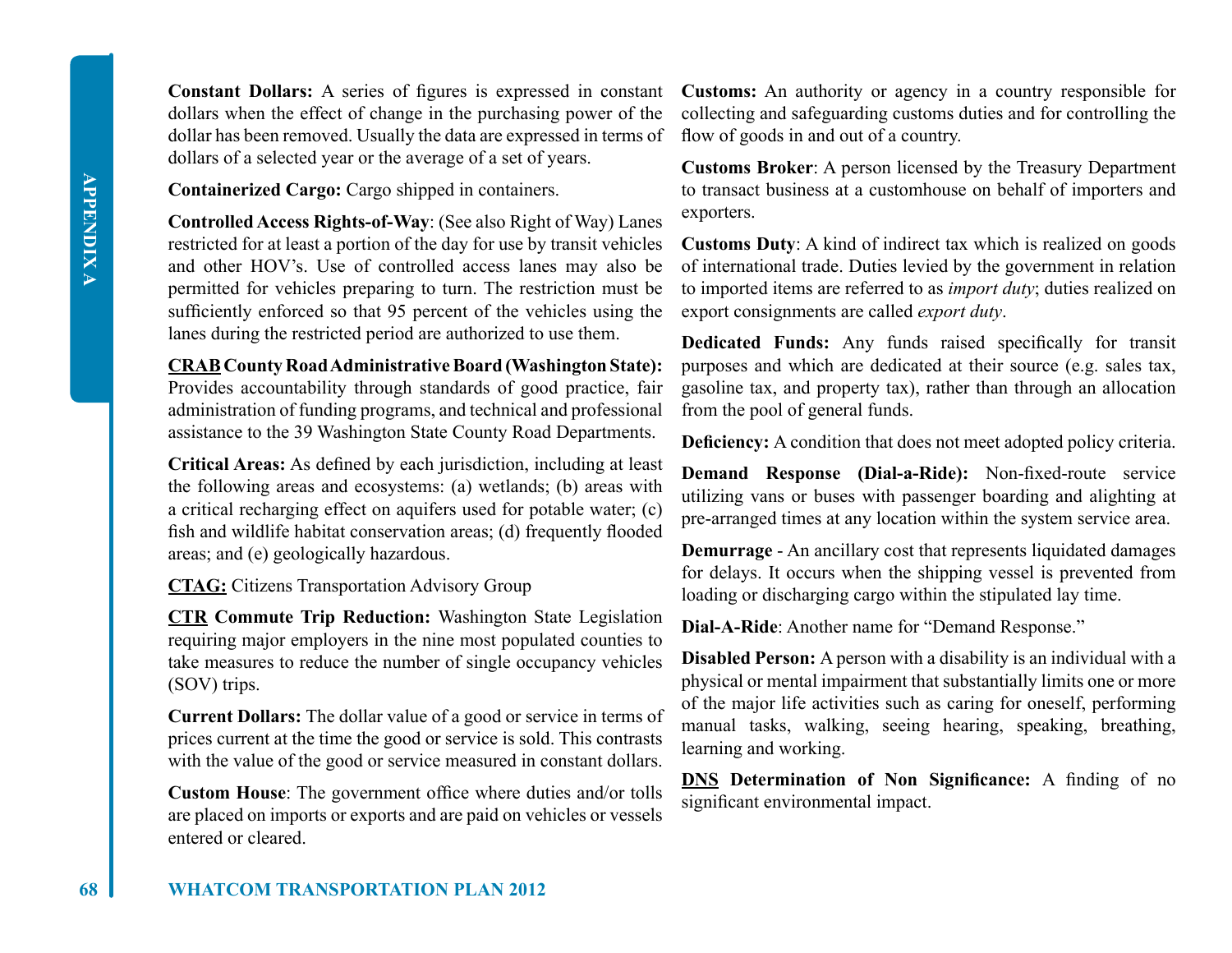**Dock**: (See also Marina, Pier, Wharf) For ships, a cargo handling area parallel to the shoreline; for land transportation, a loading or unloading platform at an industrial location or carrier terminal.

**Dockage**: (See also Wharfage) Charge assessed against a vessel for berthing at a wharf, pier, bulkhead structure, or bank or for mooring to a vessel so berthed.

**DOE:** Department of Ecology, also abbreviated as Ecology.

**DOH:** Department of Health

**Dredged Shipping Lane:** A shipping lane that has been dug out to provide an adequate depth of water for navigation.

**Dredging:** To clean, deepen or widen harbors and waterways.

**Dry Bulk Cargo**: Cargo which may be loose, granular, freeflowing or solid, such as grain, coal, and ore, and is shipped in bulk rather than in package form. Dry bulk cargo is usually handled by specialized mechanical handling equipment at specially designed dry bulk terminals.

**Dry-Bulk Container**: A container constructed to carry grain, powder and other free-flowing solids in bulk. Used in conjunction with a tilt chassis or platform.

**Drydock:** An artificial basin fitted with gate or caisson into which a vessel may be floated and from which the water may be pumped out to expose the bottom of the vessel.

**DVD Daily Vehicle Delay:** The sum of hourly delay values (for 24 hours) for all vehicles traveling on a typical day for both directions in one mile of roadway.

**EIS:** Environmental Impact Statement

**Emissions Standards:** Standards for the levels of pollutants emitted from automobiles and trucks.

**Employment Center:** Locations having a concentration of jobs or employment. Centers, which vary in size and density, serve subregional or local markets.

**Environmental Justice:** The fair distribution of costs and benefits, based on a concern for social equity. Environmental justice is concerned with the right of all people to enjoy a safe, clean, and healthy environment, and with fairness across income, ethnic, and racial groups in the sitting and operation of infrastructure, facilities, or other large land uses, such as power plants or landfills. Presidential Executive Order 12898 (1994) directs federal agencies — and those receiving federal funds — to make environmental justice part of their missions by identifying and addressing the effects of all programs, policies, and activities on minority and low-income populations.

**Energy Efficiency:** In reference to transportation, the inverse of energy intensiveness: the ration of outputs from a process to the energy inputs; for example, miles traveled per gall of fuel (mpg).

**EPA Environmental Protection Agency:** Established in 1970, the mission of the EPA is to protect human health and the environment by leading the nation's environmental science, research, education and assessment efforts.

**ESA Environmentally Sensitive Area:** An area that is vulnerable to negative environmental impacts, such as a flood plain or a wetland, may also be an EPA designated plant, fish, and animal habitat.

**Executive Board (WCOG):** The managerial and administrative body of the Whatcom Council of Governments. Members of the Executive Board are appointed by Full Council Members to represent the member governments.

**FAA Federal Aviation Administration:** A program of the DOT, the FAA is responsible for civil aviation safety.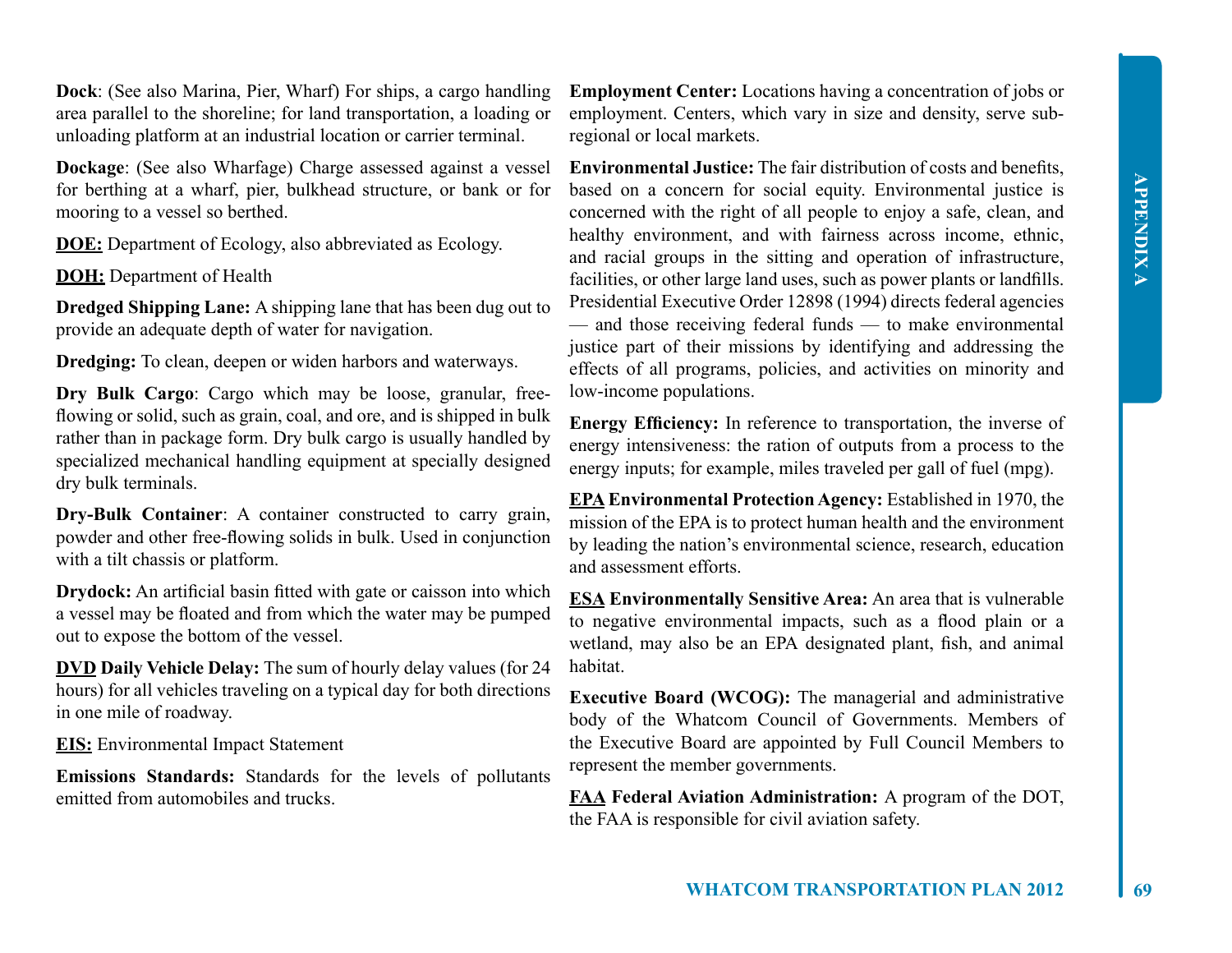**APPENDIX A APPENDIX A**

**Fare:** The required payment for a ride on a public transportation vehicle. It may be paid by any acceptable means, for example, cash, token, ticket, transfer, fare-card, voucher, or pass.

**FASP Federal Aid Safety Program**: STP discretionary funds for highway and street improvement projects that reduce or eliminate hazards at specific locations.

**FBR Federal Bridge Replacement Program**: Funds for the replacement or rehabilitation of deficient bridges due to structural problems, physical deterioration or functional obsolescence.

**Federal-Aid Highways**: Those highways eligible for assistance under Title 23 U.S.C. except those functionally classified as local or rural minor collectors.

**Federal Functional Classification:** The process by which public streets and highways are grouped into classes according to the character of service they are intended to provide. The classifications are: principal and minor arterials, major and minor collectors, and local streets or road.

**FFY Federal Fiscal Year:** October 1 to September 30.

**FGTS Freight and Goods Transportation System:** A statewide network and classification system of state highways, county roads, and city streets that carry freight. Routes are classified by tonnages of freight carried per year.

**FHWA Federal Highway Administration**: A component of the Department of Transportation administering the Highway Transportation Programs of the Department of Transportation under pertinent legislation and the provisions of law.

Fixed Route: Transit service provided on a repetitive fixed schedule basis along a specific route with vehicles stopping to pick up and deliver passengers to specific locations.

**Forecast** Projection of population or employment for a given future year.

**Foreign Trade**: The exchange of waterborne commodity movements (imports and exports) between the United States and its territory, and foreign countries.

**Foreign Trade Zone**: An area, operated by a port authority, where foreign merchandise may be stored or manipulated pending sale or reshipment without limitation as to time and without customs tariffs.

**Fossil Fuel:** Any naturally occurring organic fuel, such as petroleum, coal, and natural gas.

**Free Port**: A restricted area at a seaport for the handling of dutyexempted import goods.

Freight: Any commodity or good in the process of being transported.

**Freight Container**: A reusable container having a volume of 64 cubic feet or more, designed and constructed to permit being lifted from or to container ships, trucks and railcars with its contents intact.

**FTA Federal Transit Administration**: The FTA was established as a component of the DOT in 1968. The missions of the Administration are 1) to assist in the development of improved mass transportation facilities and methods, 2) to encourage the planning and establishment of area wide urban mass transportation systems 3) to provide assistance to State and local governments and their instrumentalities in financing such systems, 4) to provide financial assistance to State and local governments to help implement national goals relating to mobility.

**FVRD Fraser Valley Regional District:** A division of British Columbia's government which oversees the planning, strategies and policies of the communities within its district boundaries.

**FY:** Fiscal Year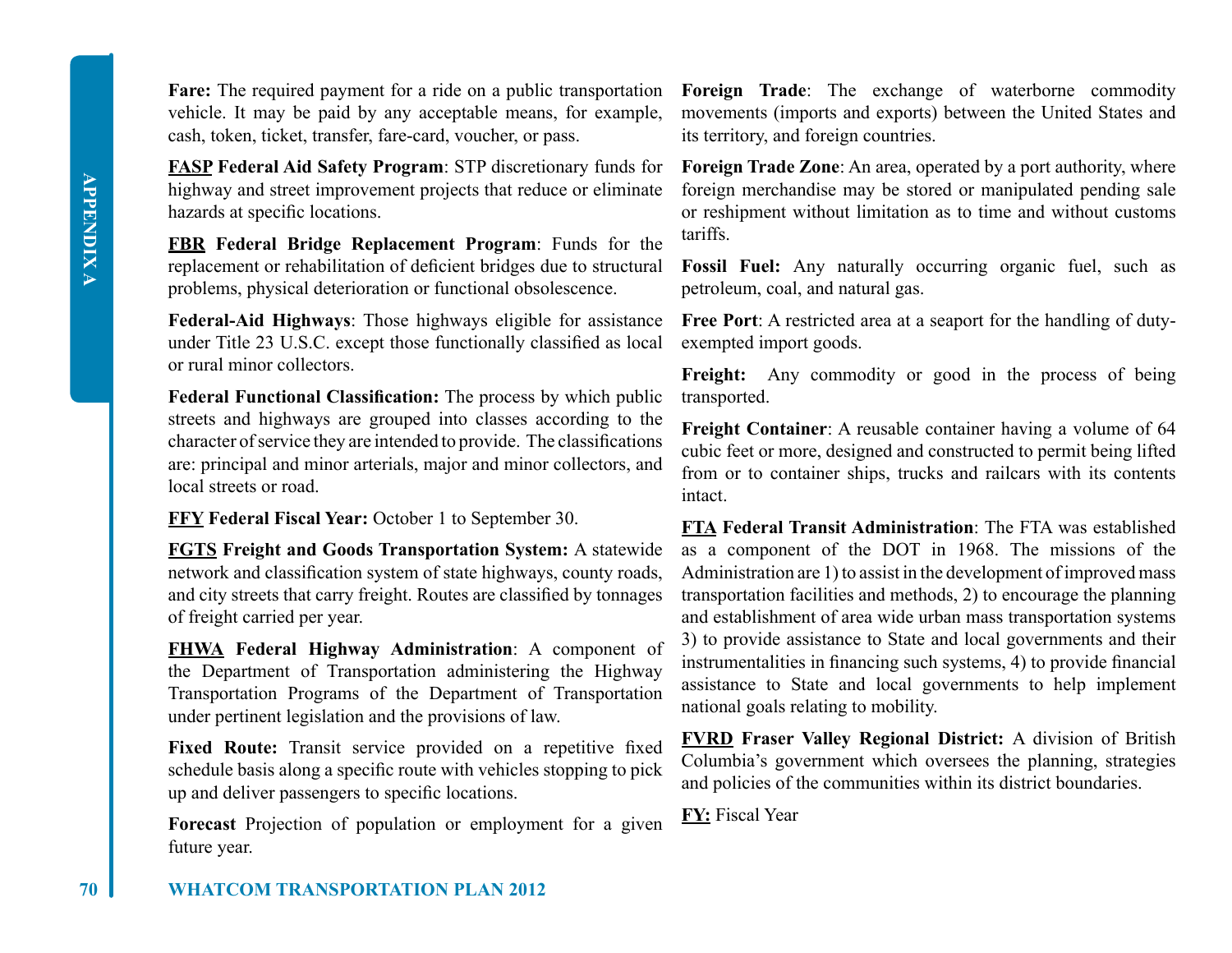**General Aviation:** All aircraft which are not commercial or military aircraft.

**General Cargo:** Those products or commodities such as timber, structural steel, rolled newsprint, concrete forms, agricultural equipment that are not conductive to packaging or unitization.

**GIS Geographical Information Systems:** A system of hardware, software, and date for collecting, storing, analyzing, and disseminating information about areas of the Earth.

**GMA Growth Management Act:** Adopted by Congress in 1990, the GMA sought to create a method for comprehensive land use planning involving citizens, communities, counties, cities, and the private sector that would prevent uncoordinated and unplanned growth.

**Goal:** Within the planning process, a goal identifies a desired end state.

**Grade Separated:** The use of tunnels, bridges and other structures to separate levels on which roadways, railroad tracks, guideways and walkways intersect.

**Greenbelts/Greenways:** An open space, natural area that is protected from development and construction, includes agricultural lands, parks, wetlands, wildlife corridors and other similar uses.

**Greenhouse Gas:** Components of the atmosphere which contribute to global warming, including carbon dioxide, methane, nitrous oxide, and fluorinated gases. Human activities have added to the levels of most of these naturally occurring gases.

**Gross Tonnage**: One method of expressing an amount of freight that includes the container, truck or vessel.

**GVRD Greater Vancouver Regional District:** A division of British Columbia's government which oversees the planning, strategies and policies of the communities within its district boundaries.

**HB:** House Bill

**HCT High Capacity Transit:** A public transit system, such as rail, able to accommodate many passengers.

**HEP:** Hazard Elimination Program

**Hours of Delay:** The aggregate time lost by all travelers in the region on all facilities due to congestion, as measured by the time to reach destinations at posted speed limits versus traveling at a slower congested speed.

**Household Vehicle**: A motorized vehicle that is owned, leased, rented or company owned and available to be used regularly by household members.

**HOV High Occupancy Vehicle**: Passenger vehicles carrying two or more persons. Examples of high occupancy vehicles are a bus, vanpool, and carpool.

**HOV Lane**: Exclusive road or traffic lane limited to buses, vanpools, carpools, and emergency vehicles.

**HPMS Highway Performance Monitoring System:** The system used by the FHWA to provide information on the extent and physical condition of the nation's highway system, its use, performance, and needs. The system includes an inventory of the nation's highways including traffic volumes.

**HUTF:** Highway Users Tax Fund

**IM Intestate Maintenance:** STP funding allocations directed to maintain the existing interstate system. Funding is provided for resurfacing, restoring, rehabilitating and reconstructing interstate highways.

**Impact Fees:** Costs imposed on new development to fund public facility improvements required by new development and ease fiscal burdens of providing services on localities.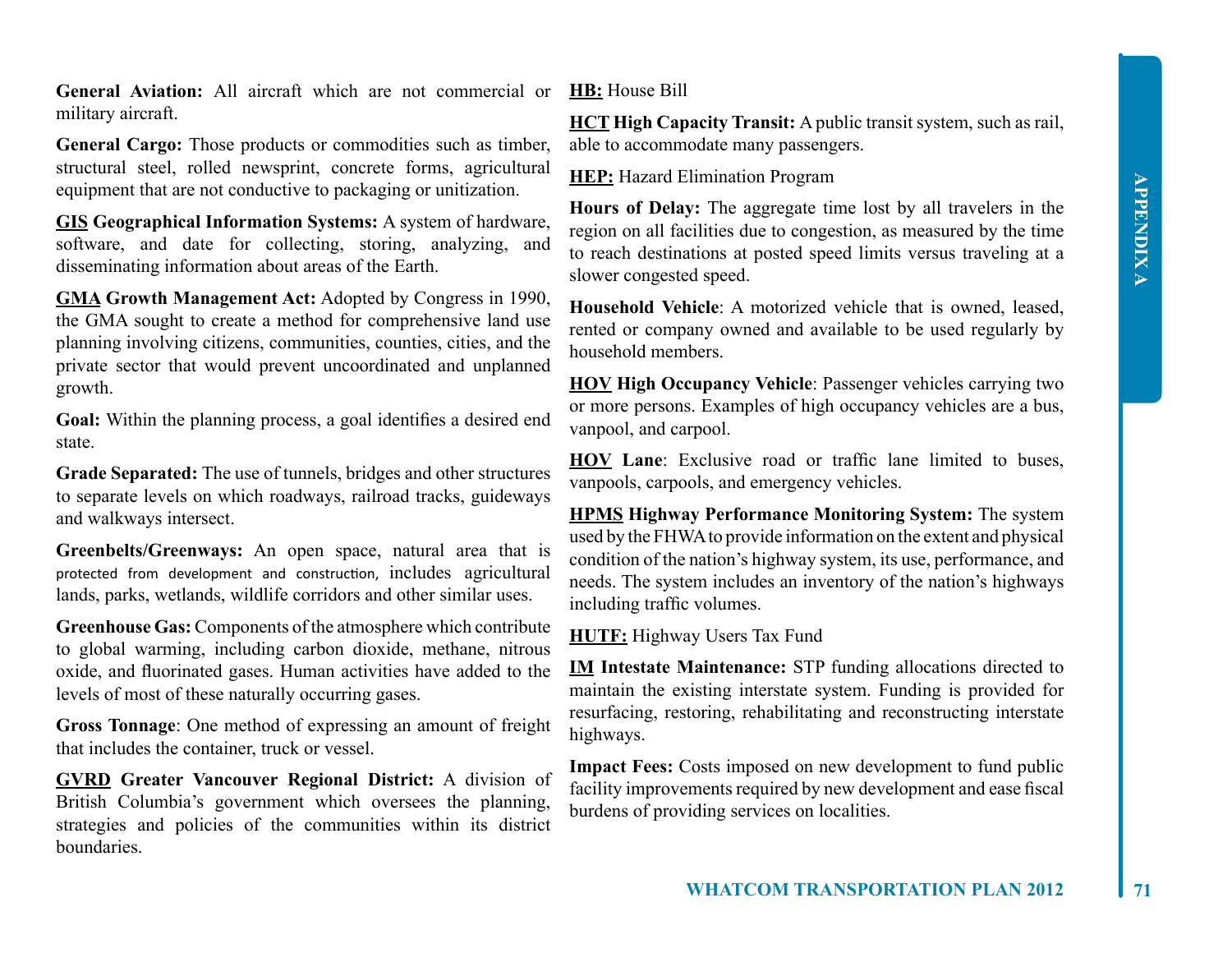**Impervious Surface:** Surfaces such as rooftops, sidewalks, roads, and parking lots — covered by impenetrable materials, including asphalt, concrete, brick, and stone. These materials seal surfaces, repel water and prevent precipitation and runoff from infiltrating into soils.

**IMS Intermodal Management System:** A systematic process of identifying key linkages between one or more modes of transportation, identifying where the performance or use of one mode will affect another, defining strategies to enhance the overall performance of the transportation system.

**IMTC**: International Mobility and Trade Corridor Project

**Inclusionary Zoning:** Zoning that requires developers to provide a portion of housing units in a specific project or area to meet the needs of low and moderate income people.

**In-fill:** The practice of encouraging or requiring the development of land that lies within a city, urban growth area (UGA), or developed area outside resource lands, where services are available rather than passing over such parcels in favor of land farther out or farther from available services.

**Infrastructure:** 1) In transit systems, all the fixed components of the transit system, such as rights-of-way, tracks, signal equipment, stations, park and ride lots, bus stops and maintenance facilities. 2) In transportation planning, all the relevant elements of the environment in which a transportation system operates.

**Intercity Rail:** Rail transportation between cities, generally over long distances and at relatively high speeds.

**Intermodal Terminal:** A location where links between different transportation modes and networks connect, using more than one mode of transportation in moving persons and goods.

**Intermodal Transportation:** Use of more than one type of transportation; e.g., transporting consumer goods to an intermodal

facility for transfer to truck then on container ship. For freight movement, generally refers to a trip including transfer between marine and ground.

**Intermodalism:** Typically used in three contexts: 1) most narrowly, it refers to containerization, piggyback service, or other technologies that provide a seamless movement of goods and people by more than one mode of transport. 2) more broadly, intermodalism refers to the provision of connections between different modes, such as adequate highways to ports or bus feeder services as adequate highways to ports or bus feeder services to rail transit. 3) In its broadest interpretation, intermodalism refers to a holistic view of transportation in which modes work together or within their own niches to provide the user the least costly or most timely service.

**International Airport**: 1) Any airport designated by the Contracting State in whose territory it is situated as an airport of entry and departure for international air traffic. 2) An airport of entry which has been designated by the Secretary of Treasury or Commissioner of Customs as an international airport for customs service. 3) A landing rights airport at which specific permission to land must be obtained from customs authorities in advance of contemplated use. 4) Airport designated under the Convention on International Civil Aviation Organization as an airport for use by international commercial air transport and/or international general aviation.

**Interstate:** Movement of people or goods across State lines.

**Interstate Highway (Freeway or Expressway):** Limited access divided highway of at least four lanes designated by the Federal Highway Administration as part of the Interstate System. A divided arterial highway for through traffic with full or partial control of access and grade separations at major intersections.

**Intrastate:** Travel within the same state.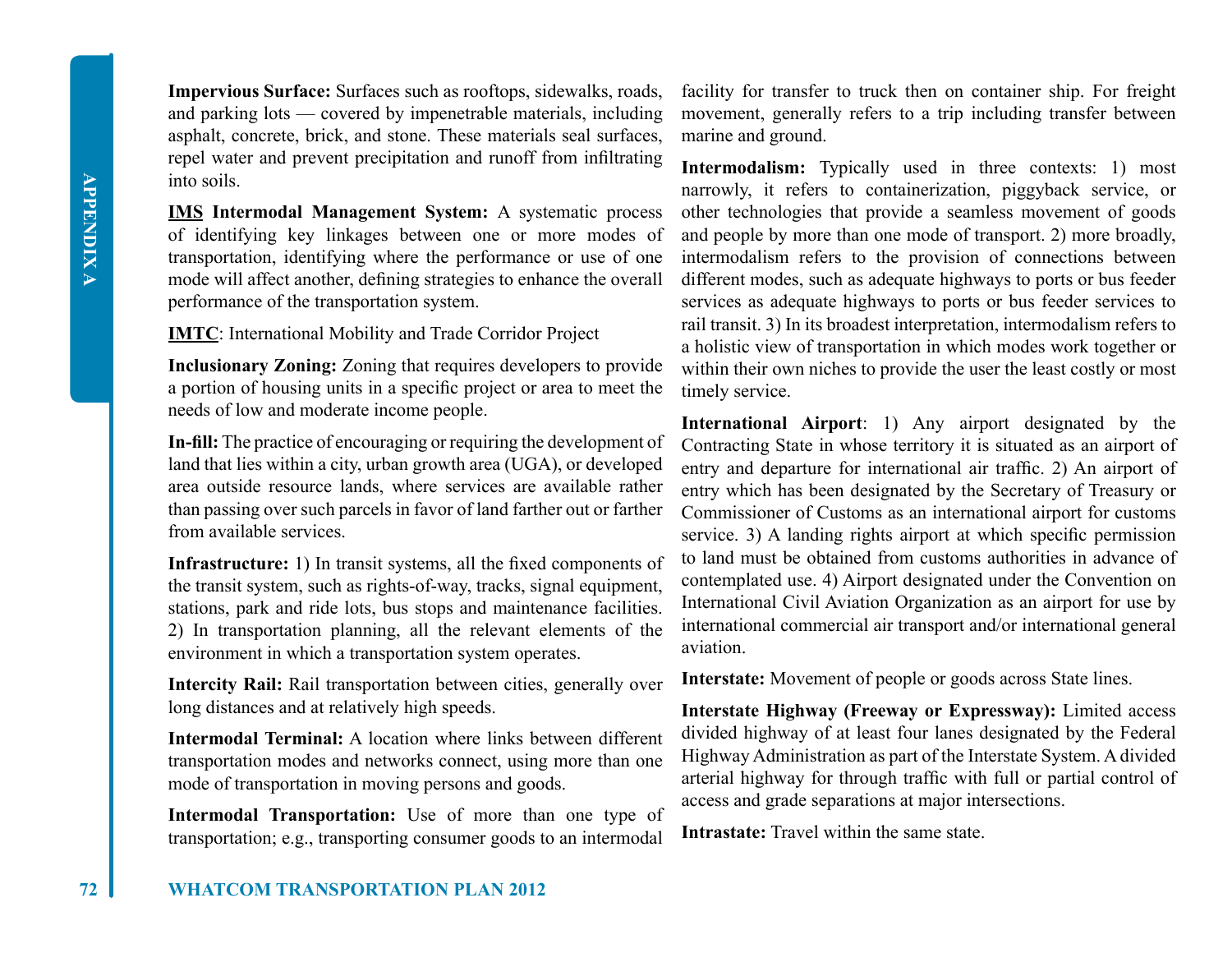**ISTEA Intermodal Surface Transportation Efficiency Act of 1991:** The 1991 act that gave significant authority to MPOs by mandating a collaborative planning approach to highway and transit funding, and requiring inclusion of consideration for multiple modes.

**ITS Intelligent Transportation Systems:** A category of transportation-related technologies that include most any system that relies on the integration and application of real-time data. Generally refers to the application of advanced electronics and computer technology to enable safer and more efficient vehicular traffic flow.

**IVHS:** Intelligent Vehicle Highway System

**Jurisdiction:** Includes counties and cities, the term may also include federal and state agencies and federally recognized tribes.

**LCDC:** Land Conservation and Development Commission

**LCL:** Less than container load.

**LID:** Local Improvement District

**Light Rail:** An electric powered rail transit system that can operate on a variety of rights of way, ranging from mixed traffic on street to fully grade separated. Generally characterized by narrow station spacing, slower average operating speeds and shorter train units than heavy rail.

**LOS Level of Service Standard**: A mechanism used to determine if a given facility or service is operating efficiently. Innovations in level-of-service for transportation now take into account overall people-moving performance, rather than focusing on traditional assessments of vehicular volume and capacity.

**Low Income Housing:** Housing that is affordable, according to the US Department of Housing and Urban Development, for either home ownership or rental, and that is occupied, reserved, or marketed for occupancy by households with a gross household

income that does not exceed 50 percent of the median gross household for a local jurisdiction. Also called **"**affordable housing".

**LTL Less than Truckload:** A truck shipment wherein cargo in the trailer or van consists of more than one shipment.

**MAB:** Metropolitan Area Boundary

**Manifest:** A list of the freight or people on an individual conveyance, highway, rail, air or marine being transported by a carrier.

**Marina:** A facility for accommodating boats and providing a range of other services such as cleaning and incidental boat repair.

**Marine Cargo Handling**: Processes directly related to moving cargo to or from a vessel at dock, pier, terminal, staging area, or in-transit area until loaded or unloaded. Loading may include the transfer of cargo between ship and barges, trucks, trains, pipelines, or wharfs, and may include operation and maintenance of piers, docks, and associated buildings and facilities.

**Marine Terminal:** A designated area of a port, which may include wharves, warehouses, storage spaces, cold storage plants, grain elevators, cargo loading, unloading structures, landings, and receiving stations. Used for the transmission, care, and convenience of cargo and/or passengers in the interchange of same between land and water carriers or between two water carriers.

**Mass Transit:** Another name for public transportation.

**Mobility:** The ability of any individual to move about geographically.

**Mode:** A form of transport, for either people or goods or both. General categories include ground, air, marine, bus and bicycle.

**Mode Split:** A term that describes the relative number of people using carious forms, or modes, of transportation. Frequently used to describe the percentage of people using private automobiles as opposed to the percentage using transit. Or, in the case of freight, the percentage using marine versus the percentage of highway use.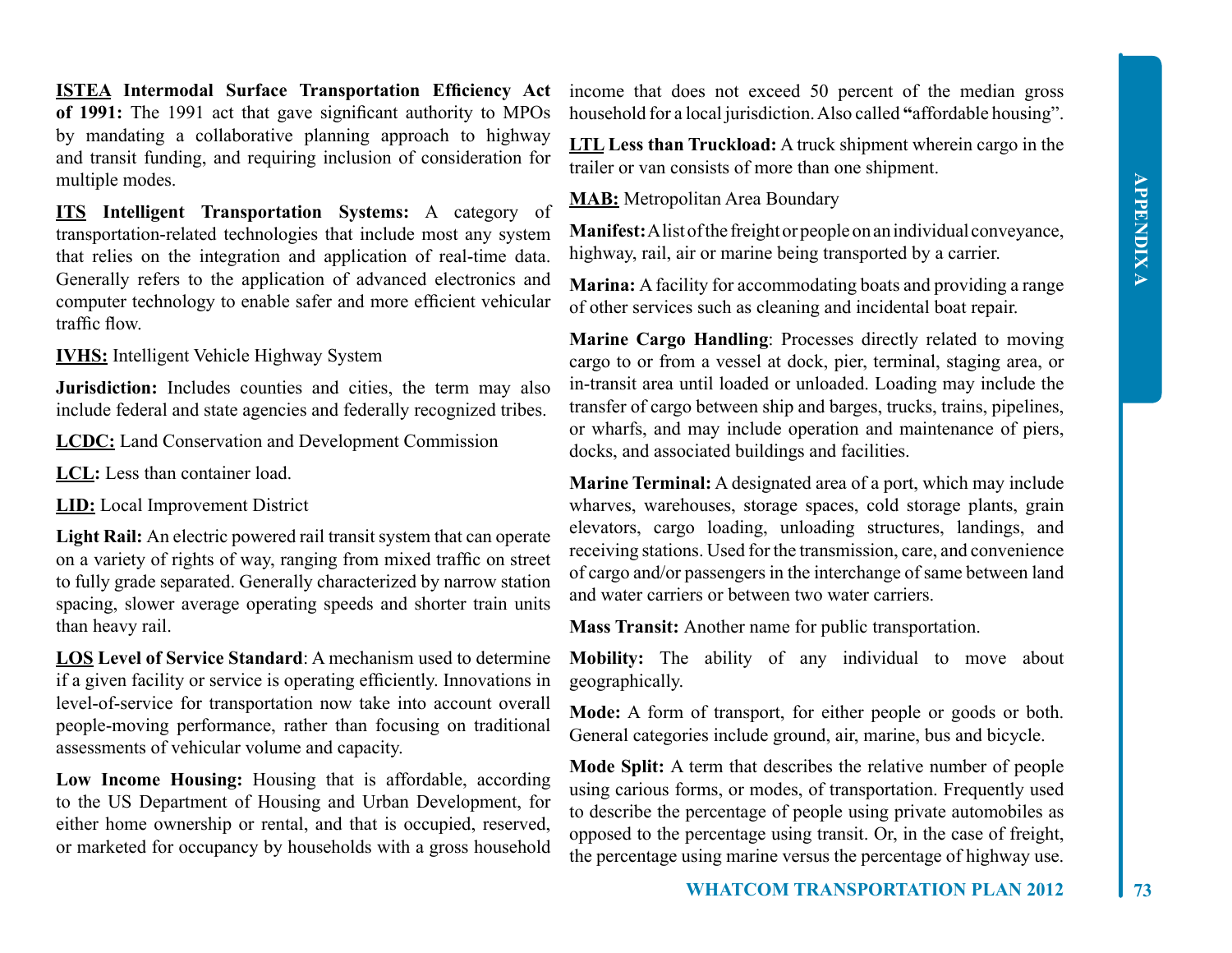**Motorcycle:** A two or three wheeled motor vehicle designed to transport one or two people, including motor-scooters, mini-bikes and mopeds.

**MPA Metropolitan Planning Area**: The geographic area in which the metropolitan transportation planning process required by 23 U.S.C. 134 and section 8 of the Federal Transit Act (49 U.S.C. app. 1607) must be carried out.

**MPO Metropolitan Planning Organization:** A federallymandated and federally-funded transportation policy-making organization in the United States that is made up of representatives from local government and governmental transportation authorities.

**MTP Metropolitan Transportation Plan**: Plan Required of MPOs.

**Multimodal Concurrency:** Addressing transportation system performance by taking into account land development and transportation solutions that provide alternatives to driving alone. Moves beyond the assessment of vehicle travel to focus more on the people-moving capacity of the system.

**Multimodal Transportation:** Also referred to as combined transport, is the transportation of goods under a single contract but performed with at least two different means of transport.

**Multiplier:** Multipliers account for the direct and indirect economic effects of employees earnings, purchases of goods and services, tax payments, and payments of principal and interest for a particular business sector of the economy. The impact of these effects on overall employment in the regional economy are referred to as the 'multiplier' of a particular employment sector.

**NAAQS National Ambient Air Quality Standards**: Maximum allowable levels of air pollution emissions determined by the EPA.

**NAFTA:** North American Free Trade Agreement

**Natural Resource Lands:** Natural Resource Lands include agricultural, forestry, and mineral resource lands that are not already characterized by urban growth and that have long-term significance for the commercial production of food or other agricultural products.

**NCHRP:** National Cooperative Highway Research Program

**NEPA Nation Environmental Policy Act:** The 1969 act that required agencies to integrate environmental values into the decision making process.

**Neo-bulk Cargo:** Shipments consisting entirely of units of a single commodity, such as cars, lumber, or scrap metal.

**NHI:** National Highway Institute

**NHS National Highway System:** The National Highway System was created by Congress in 1995. It includes approximately 160,000 miles of US roadway that have been deemed important to "the nation's economy, defense and mobility".

**NHTSA National Highway Traffic Safety Administration**: The Administration was established by the Highway Safety Act of 1970 (23 U.S.C. 401 note). The Administration was established to carry out a congressional mandate to reduce the mounting number of deaths, injuries, and economic losses resulting from motor vehicle crashes on the Nation's highways.

**Noncompliance:** Failure to comply with a standard or regulation issued under 46 U.S.C. Chapter 43, or with a section of the statutes.

**Non-Motorist**: Any person who is not an occupant of a motor vehicle in transport and includes the following: 1) Pedestrians, 2) Pedalcyclists, 3) Occupants of parked motor vehicles, 4) Others such as joggers, skateboard riders, people riding on animals, and persons riding in animal-drawn conveyances.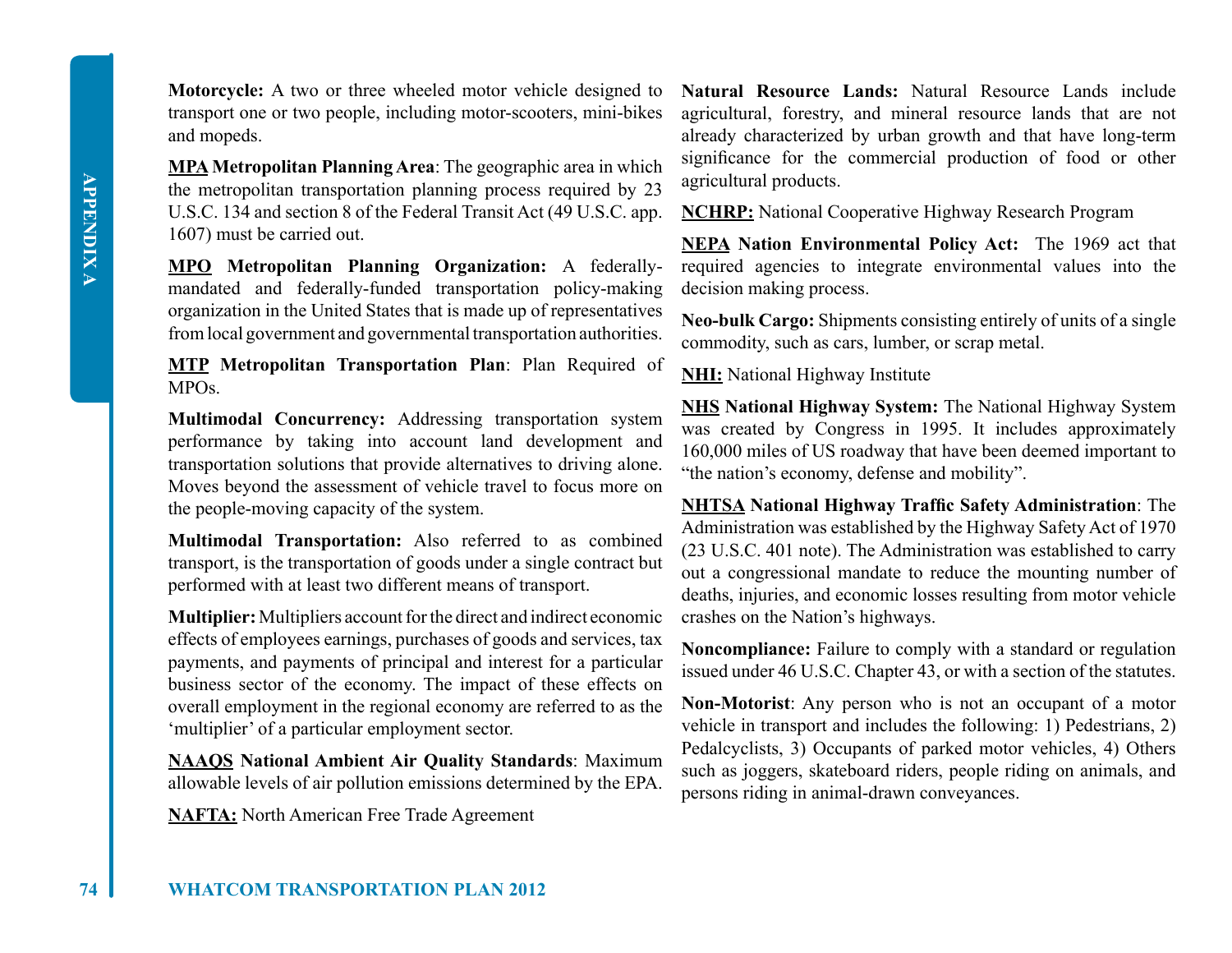**O-D Origin-Destination Study:** A study of where person or vehicle trips begin and end. May also include trip purposes and frequency.

**OFM Office of Financial Management:** State agency responsible for preparing population forecasts used by counties and their cities in development of local comprehensive plans.

**Open Policy:** A cargo insurance policy that is an open contract; e.g., it provides protection for all shipments in transit within a specified geographic trade area for a limited period of time. It is referred to as "open" because it does not require reporting of individual shipments. Summary or grouped reporting requirements vary with different policies.

**Open to Public Travel Road:** A road must be available, except during scheduled periods, extreme weather or other emergency conditions, and open to the general public for use by four-wheel, standard passenger cars without restrictive gates, prohibitive signs, or regulation other than restrictions based on size, weight, or class of registration. Toll plazas of public toll facilities are not considered restrictive gates.

**Operator:** An agency responsible for providing a service or operating a facility (e.g. Whatcom Transportation Authority is a transit operator).

**OUM:** WSDOT Office of Urban Mobility

**Ozone:** An air pollutant that is a toxic, colorless gas which is the product of the reaction of hydrocarbons (HC) and oxides of nitrogen (NOx) in the presence of sunlight in the atmosphere. Automobile emissions are the primary source of ozone.

**Paratransit**: Transit service that is scheduled or dispatched upon demand, providing "point-to-point" travel. Normally used in specialized applications with user eligibility limitations (e.g., elderly and/or handicapped) or where demand is not sufficient to

support fixed-route service.

Park and Ride: A facility that allows commuters to leave their personal vehicles in a parking lot and transfer to a bus, rail system, or carpool for the rest of their trip.

Particulate Matter: A pollutant consisting of liquid and solid particles in the air, such as soot, dust, and smoke. Particulate matter pollution includes inhalable coarse particles of 10 micrometers or less in diameter (PM10), and fine particles of 2.5 micrometers or less in diameter (PM2.5). These particles may pose serious health problems, such as heart and lung ailments, as well as environmental consequences, such as reduced visibility. Automobiles, particularly those fueled with diesel, are a significant source of particulate matter.

**PE Preliminary Engineering**: Analysis and design work to produce construction plans, specifications and cost estimates. PE brings plans to 30 percent complete. The next step, Final Design, brings plans to 100 percent completion.

**Peak Period:** The period of the day during which the maximum amount of travel occurs. It may be specified as the morning (AM) or afternoon or evening (PM) peak. Generally from 6AM-9AM, 4PM-7PM.

**Pedestrian:** Any person not in or upon a motor vehicle or other vehicle.

**Pedestrian Oriented Development:** The development and siting of housing, commercial space, services, and job opportunities in a manner that accommodates walking. Such development is intended to create more vibrant urban areas and to reduce dependency on automobile travel.

**Pedestrian Walk (or Walkway):** A continuous way designated for pedestrians and separated from the through lanes for motor vehicles by space or barrier.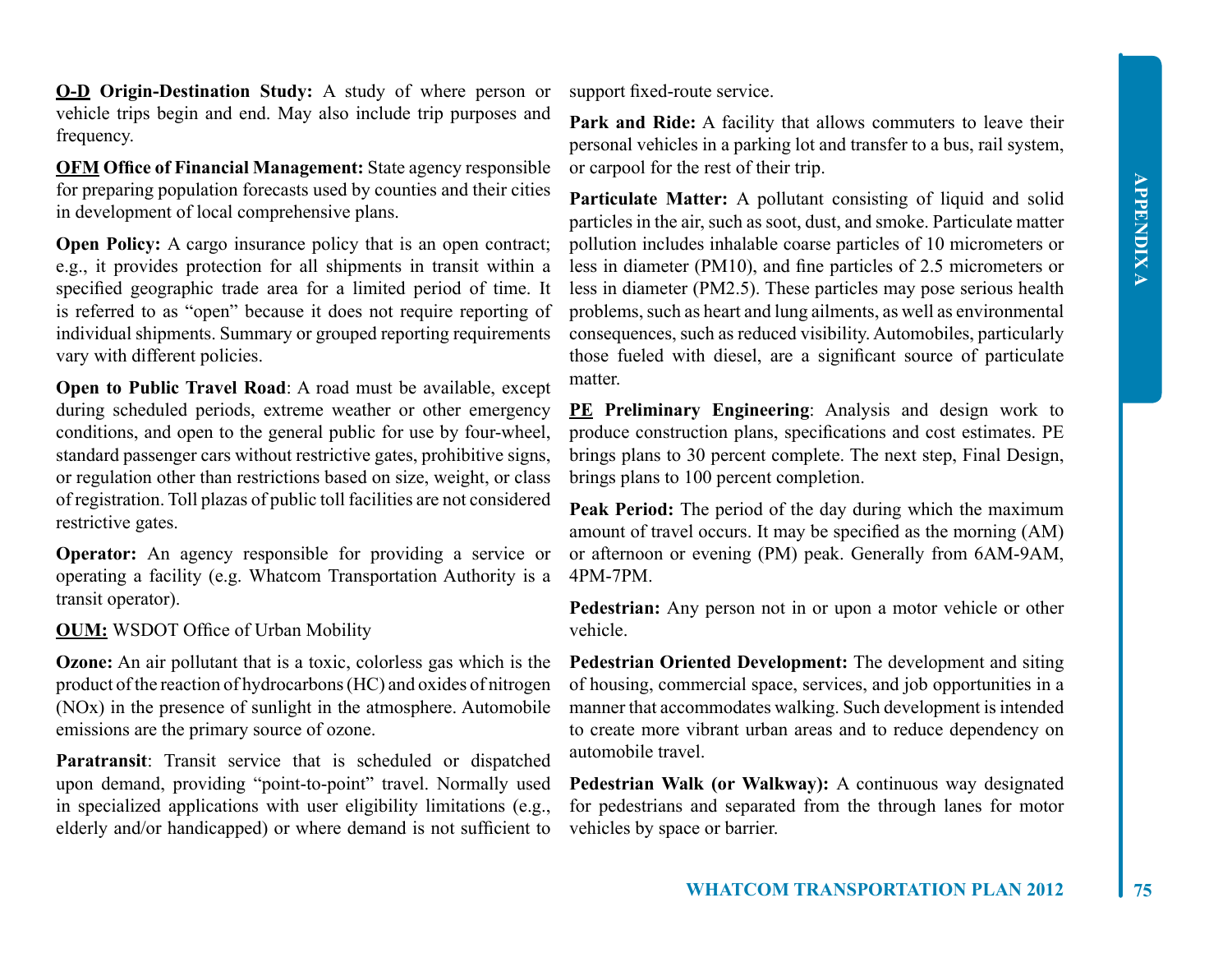**Performance Indicator:** The set of evidence that shows progress toward, movement away from, or static state in policy implementation or policy achievement. A quantitative measure of how well an activity, task or function is being performed. In transportation systems, it is usually computed by relating a measure of service output/use to a measure of service input/cost.

**Performance Monitoring:** A process of comparing actual performance against policies set by the planning process. It includes conducting the data collection and calculation procedures, and reporting the results on a specified regular and ongoing basis.

**Person Trip:** A trip made by a person from one location to another, whether as a driver, passenger or pedestrian.

**Petroleum Refinery**: An installation that manufactures finished petroleum products from crude oil, unfinished oils, natural gas liquids, other hydrocarbons, and alcohol.

**Pipeline**: A closed conduit, with pumps, valves and control devices, for conveying fluids, gases, or finely divided solids.

**PMS Pavement Management System:** A state-level program required by ISTEA. Compiles, analyzes and summarizes information on pavement conditions for effective management and maintenance and as input to the transportation planning process.

**PMT Person Miles of Travel**: A measure of person travel. When one person travels one mile, the result is one person mile of travel. Where two or more persons travel together in the same vehicle, each person makes the same number of person miles as the vehicle miles. Therefore, four persons traveling five miles in the same vehicle results in 20 person miles.

**Port:** A harbor area in which are located marine terminal facilities for transferring cargo between ships and land transportation.

**Port Authority:** An entity of state or local government or private sector that owns, operates, or otherwise provides wharf, dock and other marine terminal investments at ports.

**Port of Entry:** A port at which foreign goods are admitted into the receiving country.

**Port of Loading**: A port where cargo is loaded aboard the vessel, lashed, and stowed

**Port Tariff**: A set of rules and regulations governing a port along with the published fees and charges for using a port's facilities.

**Pricing:** A strategy for charging users of transportation systems. May be used to manage demand for the facility, cover costs, and/or achieve other policy objectives.

**Principle Arterial:** Major streets or highways, many with multilane or freeway design, serving high-volume traffic corridor movements that connect major generators of travel.

**Private Utilities:** Water and/or sewer service owned and operated by an entity other than a political subdivision of the federal, state or tribal governments.

**PTBA Public Transportation Benefit Area:** A municipal corporation of the State of Washington which may be created by the legislative authority of a county to provide public transportation services to residents of the area. The governing body of a PTBA is referred to as a "public transportation benefit area authority.

**PTMS**: Public Transportation Facilities and Equipment Management System

**Public Authority**: A Federal, State, county, town or township, Indian tribe, municipal or other local government or instrumentality thereof, with authority to finance, build, operate, or maintain highway facilities, either as toll or toll- free highway facilities.

**Public Entity**: (See also Private Entity) 1) Any state or local government; 2) Any department, agency, special purpose district, or other instrumentality of one or more state or local governments; and 3) The National Railroad Passenger Corporation (Amtrak) and any commuter authority.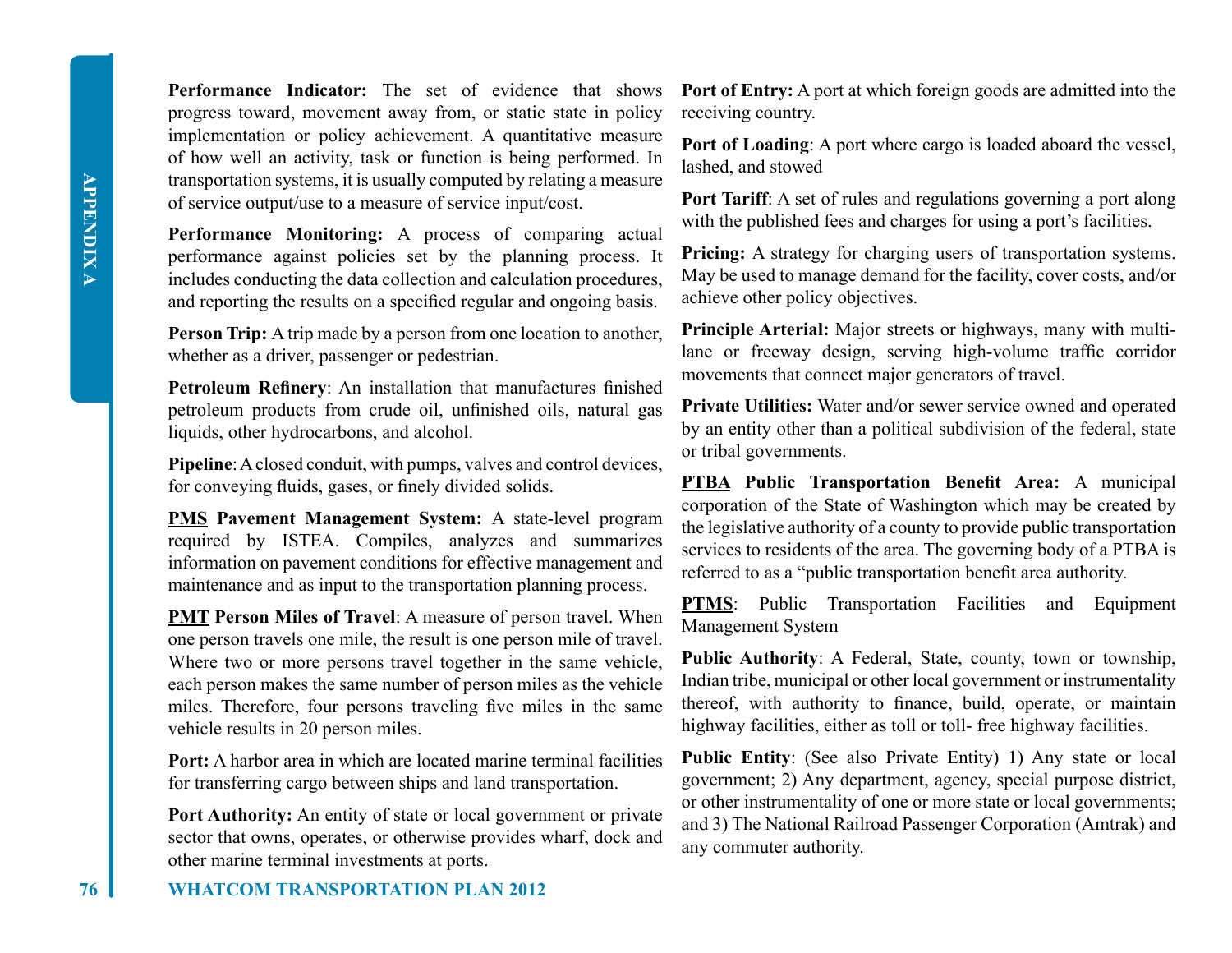**Public Transit**: Passenger transportation services, usually local in scope, that is available to any person who pays a prescribed fare. It operates on established schedules along designated routes or lines with specific stops and is designed to move relatively large numbers of people at one time.

**Public Transit Agencies**: A public entity responsible for administering and managing transit activities and services. Public transit agencies can directly operate transit service or contract out for all or part of the total transit service provided.

**Public Transportation:** Transportation by bus, rail, or other conveyance, either publicly or privately owned, which provides to the public general or special service on a regular and continuing basis. Also known as "mass transportation," "mass transit" and "transit."

**Public Utilities:** Water and/or sewer services owned and operated by a political subdivision of federal, state or tribal governments (includes water and sewer districts and public utility districts).

**Publicly Owned Airport**: An airport which is publicly owned and under control of a public agency.

**RAP Rural Arterial Program**: A road and bridge reconstruction funding program of CRAB that counties compete for every two years within their respective regions.

**Ramp Metering:** Traffic signal control on an entry ramp to a freeway for regulating vehicle access.

**RCW Revised Code of Washington:** The codified version of current Washington State law.

**RDP:** Revenue Development Plans

**REET Real Estate Excise Tax:** Local option tax traditionally used in part for transportation improvements.

**Refined Petroleum Pipelines**: Establishments primarily engaged in the pipeline transportation of refined products of petroleum, such as gasoline and fuel oil.

**Resource Based Industry**: A business or industry that has a direct relationship to natural resources such as agriculture, minerals, forestry and fishing. This type of industry is generally located in close proximity to the resource or resource land.

**Resurfacing:** The addition of a layer or layers of paving material to provide additional structural integrity, improved serviceability, and rideability.

**RID Rural Improvement District:** Local tax district formed to provide local improvements in rural areas.

**Ridership:** The number of rides taken by people using a public transportation system in a given time period.

**Ridematching:** A process by which people who are interested in carpooling or vanpooling are linked with others based on the origin and destination of their commutes.

**Ridesharing:** A form of transportation in which more than one person shares the use of the vehicle, such as a van, car, bus or train, to make a trip. Also known as "carpooling" or "vanpooling."

**ROW Right of Way:** The land (usually a strip) acquired for or devoted to highway transportation purposes.

**RSPA Research and Special Programs Administration**: Established in 1977 under the DOT, the RSPA is responsible for hazardous materials transportation and pipeline safety, transportation emergency preparedness, safety training, multimodal transportation research and development activities, and collection and dissemination of air carrier economic data.

**RTP Regional Transportation Plan:** The intermodal transportation plan developed by the RTPO for the region.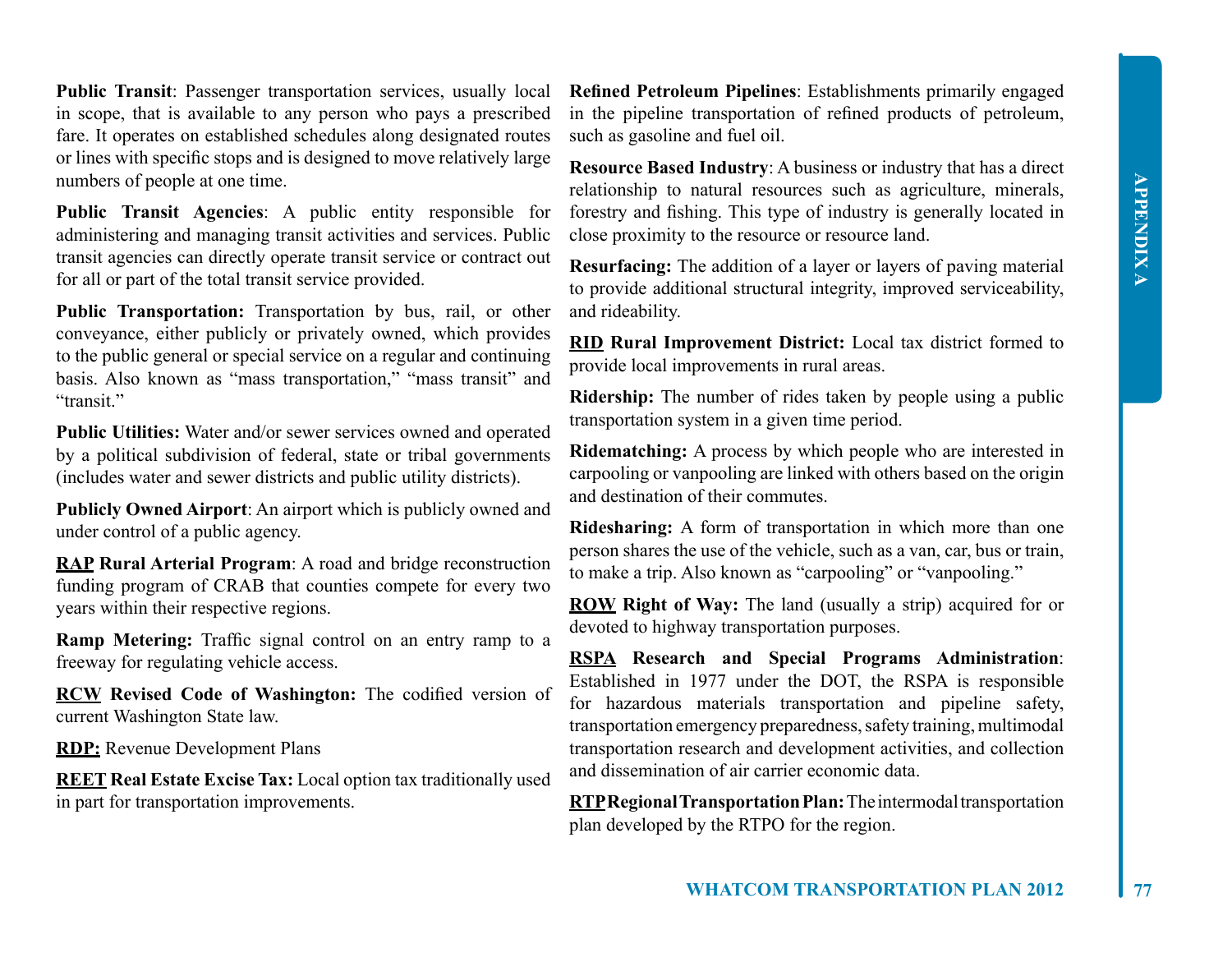**RTPO Regional Transportation Planning Organization:** An organization created by the Growth Management Act to coordinate regional transportation efforts and to foster cooperation among state and local jurisdictions.

**Rural Area:** Outside the urban growth area, rural lands contain a mix of low-density residential development, agriculture, forests, open space and natural areas, as well as recreation uses. Counties and adjacent small towns provide a limited number of public services to rural residents.

**SAFETEA-LU Safe, Accountable, Flexible, Efficient Transportation Equity Act- A Legacy of Users:** The federal surface transportation program for highways, highway safety and transit. The core provisions of the program address safety, equity, innovative finance, congestion relief, mobility, efficiency, environmental stewardship, and environmental streamlining**.** 

#### **SB:** Senate Bill

**SEPA State Environmental Policy Act:** The purpose of the Washington State Environmental Policy Act is to: (1) To declare a state policy which will encourage productive and enjoyable harmony between man and his environment; (2) to promote efforts which will prevent or eliminate damage to the environment and biosphere; (3) and stimulate the health and welfare of man; and (4) to enrich the understanding of the ecological systems and natural resources important to the state and nation.

#### **SFY State Fiscal Year:** July 1 – June 30.

**Shared Roadway:** Any roadway upon which a bicycle lane is not designated and which may be legally used by bicycles regardless of whether such facility is specifically designated as a bikeway.

**Shipment:** Freight tendered to a carrier by one consignor at one place at one time for delivery to one consignee at one place on one bill of lading.

**Shipper** - Term used to describe an exporter (usually the seller).

**Short-Shipped** - Cargo manifested but not loaded

**Short-Term/Long Term Boundaries:** Short Term boundaries are used as a tool for facilitating provision of urban levels of services and preventing sprawl. The Long Term boundary includes the short term boundary and areas that have unresolved issues within the identified 20 year Urban Growth Boundary.

**Small Urban Area**: Places of 5,000 to 49,999 urban populations (except in the case of Maine and New Hampshire) outside of urbanized areas. As a minimum the small urban area includes any place containing an urban population of 5,000 or more as designated by the U.S. Bureau of the Census.

**SOV Single-Occupancy Vehicle:** A motor vehicle occupied by the driver alone.

**Specific Public Transportation**: Transportation by bus, rail, or any other conveyance (other than aircraft) provided by a private entity to the general public, with general or special service (including charter service) on a regular and continuing basis.

**State Transportation Agency**: The State highway department, transportation department, or other State transportation agency to which Federal-aid highway funds are apportioned.

**Stewardship:** Taking responsibility for actions affecting the natural or built environment. Stewardship demonstrates acceptance of this responsibility through the continuous improvement of environmental performance by individuals, communities, the private sector, and governmental agencies.

**STIP State Transportation Improvement Program:** A document containing federally funded and regionally significant transportation projects, identifying the projects with the greatest priority.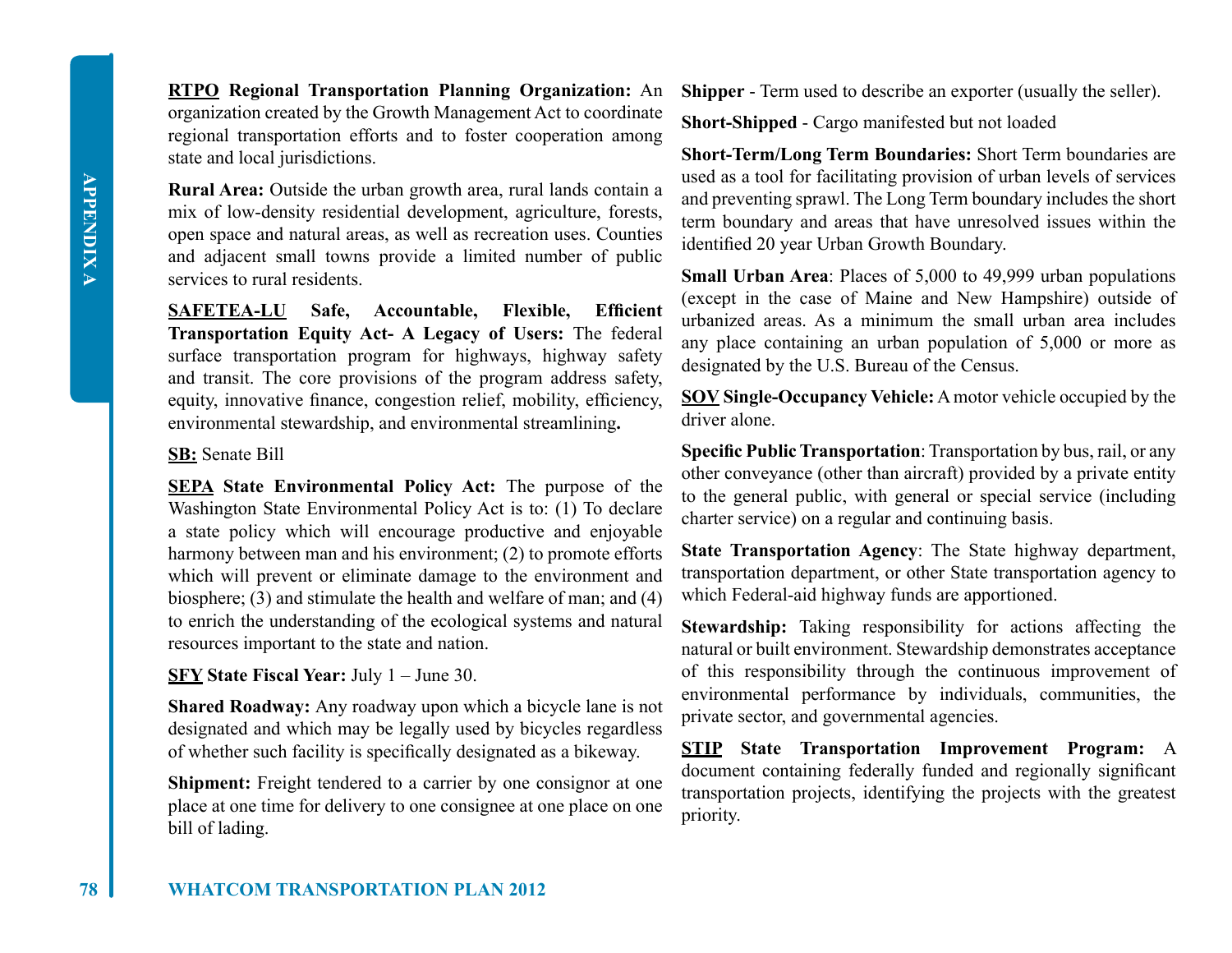**Stormwater Management System:** An infrastructure system that collects runoff from storms and redirects it from streets and other surfaces into facilities that store and release it — usually back into natural waterways

**STP Surface Transportation Program:** A function of SATETEA-LU providing funding for highway based projects and maintenance. Consists of many subsections.

**STP-E Surface Transportation Program Enhancements:**  Program of funds allocated for projects that are ancillary to typical road projects. May include pedestrian or bicycle facilities, beautification, signage and other features.

**STP-R Surface Transportation Program Regional:** Program of funds allocated to RTPOs with region benefit.

**Surface Rights**: Fee ownership in surface areas of land, also used to describe a lessee's right to use as much of the surface of the land as may be reasonably necessary for the conduct of operations under the lease.

**Sustainability:** Commonly defined as "meeting the needs of the present without compromising the ability of future generations to meet their own needs." Encompasses environmental, economic, social, and institutional factors.

**System Management:** Increasing travel flow on existing facilities through improvements such as ramp metering, signal synchronization, and removal of on-street parking. Improvements typically have a low capital cost, require little major construction, and can be implemented in a relatively short time frame.

**TAZ Traffic Analysis Zone:** Geographical area defined for transportation modeling purposes.

**TCM:** Transportation Control Measures

**TDM Travel Demand Management:** Programs, regulations, and land uses designed to minimize the use of SOV.

**TEA-21 Transportation Equity Act for the 21st Century:**  Assured funding for surface transportation through 2003, extended the Disadvantaged Business Enterprise program, strengthened safety programs throughout the DOT, continued the proven and effective program structure established for highways and transit under ISTEA legislation, and invested in research and its application to maximize the performance of the transportation system.

**Terminal:** Any location where freight either originates, terminates, or is handled in the transportation process; or commercial motor carriers maintain operating facilities.

**TEU Trailer Equivalent Unit:** Twenty foot equivalent units.

**TIA:** Transportation Improvement Account

**TIB:** Transportation Improvement Board

**TIP Transportation Improvement Program**: The multiyear program of transportation projects for highways, transit, and other modes to be implemented over several years. This program is required as a condition for a locality to receive federal transit and highway grants.

**TMA Transportation Management Area:** An urbanized area with a population over 200,000 (or other area when TMA designation is requested by the Governor and the MPO) and officially designated by the FHWA and the FTA. TMAs are required to implement programs to reduce congestion. The Bellingham-Ferndale MPA is not a TMA.

**Traffic Signal Synchronization:** A process by which a number of traffic signals are synchronized to create efficient progression.

**Transit-Dependent:** Individual(s) dependent on public transit to meet personal mobility needs (e.g., unable to drive, not a car owner, not licensed to drive).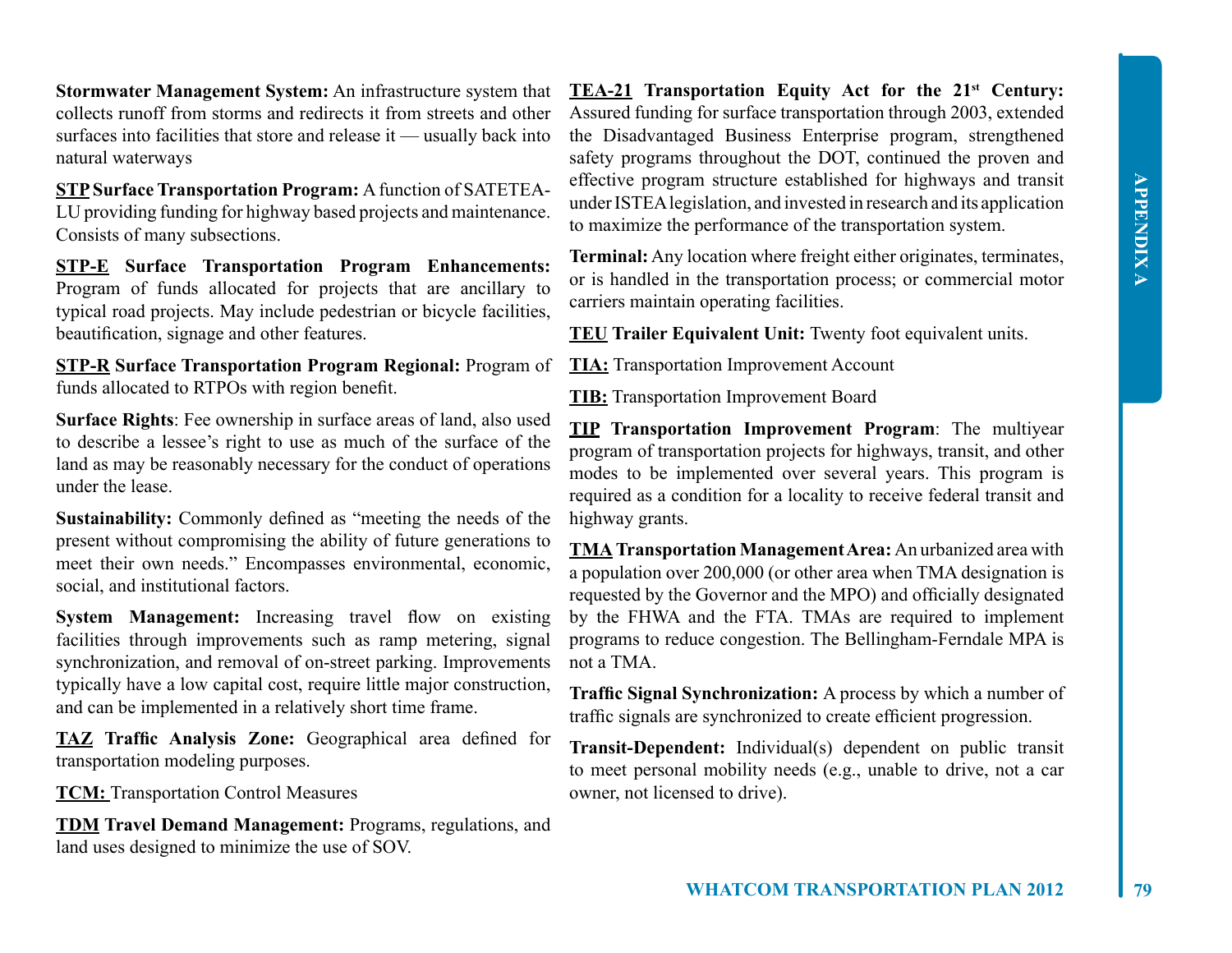**Transit-Oriented Development:** The development of housing, commercial space, services, and job opportunities in close proximity to public transportation. Such development is intended to reduce dependency on automobiles, as well as to improve mobility and access between residences, jobs, and services.

**Transmission Pipeline**: Pipelines (mains) installed for the purpose of transmitting gas from a source or sources of supply to one or more distribution centers, or to one or more large-volume customers, or a pipeline installed to interconnect sources of supply. In typical cases, transmission lines differ from gas mains in that they operate at higher pressures, are longer, and the distance between connections is greater.

**Transport Canada:** The department within the government of Canada which is responsible for developing regulations, policies and services of transportation in Canada.

**Transportation Demand:** The quantity of transportation desired by users.

**Transportation Demand Management:** A concept designed to reduce or eliminate vehicle trips, including a variety of programs and strategies, such as carpool/vanpool, flextime, working from home, and ride matching.

**Transportation Sector**: The transportation sector consists of private and public vehicles that move people and commodities. Included are automobiles, trucks, buses, motorcycles, railroads and railways (including streetcars), aircraft, ships, barges, and natural gas pipelines.

**TRI Travel Rate Index:** A comparison of the time needed to get from one point to another with and without congestion. If the TRI equals 1.0, then the vehicle is traveling at the posted speed limit and not experiencing delay. If the TRI equals 2.0, then congestion is making the trip twice as long.

**TTAC Transportation Technical Advisory Committee:** A committee composed of local planners and engineers, who meet monthly to discuss regional transportation planning and project funding issues, and make recommendations to the Whatcom Policy Boards.

**UAB:** Urban Arterial Board

**UGA Urban Growth Area:** An area designated within which urban growth will be encouraged and outside of which growth can occur only if it is not urban in nature.

**UPWP: Unified Planning Work Program:** Whatcom Council of Governments annual transportation work plan.

**Urban Area:** Any area that includes a municipality or other built up place which is appropriate, in the judgment of the Secretary of Transportation, for a public transportation system to serve commuters or others in the locality taking into consideration the local partners and trends of urban growth.

**Urban Highway**: Any highway, road, or street within the boundaries of an urban area. An urban area is an area including and adjacent to a municipality or urban place with 5,000 or more population. The boundaries of urban areas are fixed by the states, subject to the approval of the Federal Highway Administration, for purposes of the Federal-Aid highway program.

**Urban Level of Service:** The minimum level of urban facilities and services, including sanitary sewer, water service, police protection, fire protection and emergency medical services, parks and recreation programs, solid waste management, electric service, land use controls, communication facilities and public schools, to support urban levels of development. A full range of services would add urban public transit, natural gas, storm drainage facilities, street lighting, libraries, local parks, local recreation facilities and services, and health services.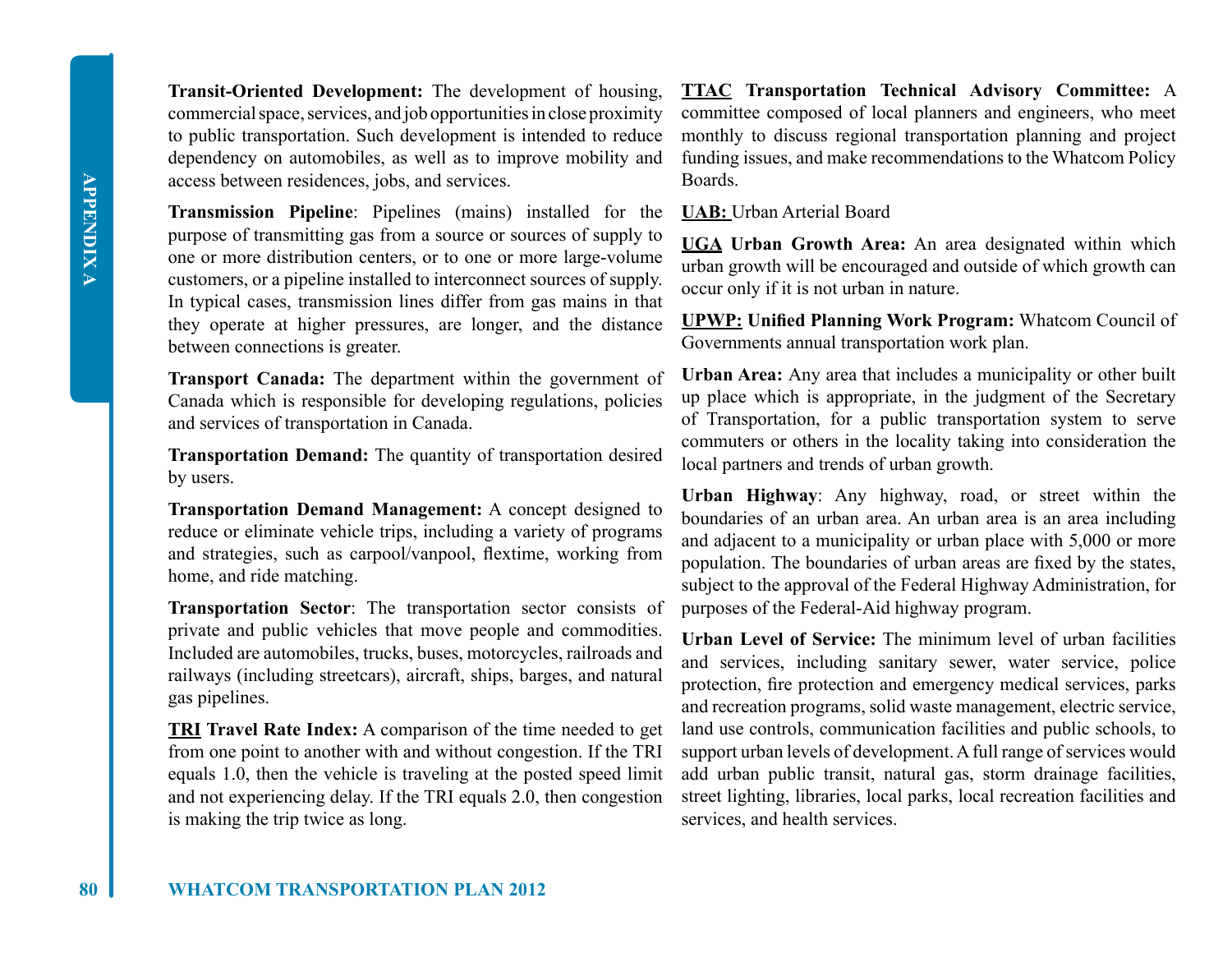**Urbanized Area**: A census designated area with a specific population per area.

**U.S.C. United State Code:** Contains a consolidation and codification of all general and permanent laws of the U.S.

**USCBP** United States Customs and Border Protection: One of the Department of Homeland Security's largest components, with a priority mission of keeping terrorists and their weapons out of the U.S. It also has a responsibility for securing and facilitating trade and travel while enforcing hundreds of U.S. regulations, including immigration and drug laws.

**USCG United States Coast Guard**: Established in 1915 the USCG became a component of the Department of Homeland Security in 2003. The Coast Guard is a branch of the Armed Forces of the United States at all times. Responsibilities include: search and rescue, maritime law enforcement, marine inspection, marine licensing, Great Lakes pilotage, marine environmental response, port safety and security, waterways management, aids to navigation, bridge administration, ice operations, deep water ports, boating safety, Coast Guard auxiliary, military readiness, reserve training and Marine Safety Council.

**USCIS United States Citizen & Immigration Services:** The USCIS is responsible for the administration of immigration and naturalization adjudication functions and establishing immigration services policies and priorities.

**USDOT United States Department of Transportation:**  Establishes the nation's overall transportation policy. Under its umbrella are ten administration which jurisdiction include highway planning, development and construction; urban mass transit; railroads; aviation; and the safety of waterways, ports, highways, and oil and gas pipelines. The DOT was established in 1966.

**Vanpool:** An organized ridesharing arrangement in which  $7 - 15$ people travel together on a regular basis in a van. The van may be

publicly owned, employer owned, individually owned, leased, or owned by a third party. Expenses are shared and there is usually a regular volunteer driver. See also ridesharing.

**VMT Vehicle Miles Traveled:** One vehicle traveling the distance of one mile. Total vehicle miles, thus, is the total mileage traveled by all vehicles.

**Water Transportation**: Includes establishments engaged in freight or passenger transportation on the open seas or inland waters, and establishments that provide incidental services such as lighterage, towing, and canal operation. Also includes excursion, sightseeing, water taxis, and cargo handling

**Water Transportation of Freight (Not Elsewhere Classified)**: Establishments primarily engaged in transporting freight on all inland waterways, including the intracoastal waterways on the Atlantic and Gulf coasts.

**Water Transportation of Passengers (Not Elsewhere Classified)**: Establishments primarily engaged in furnishing water transportation of passengers, not elsewhere classified, such as airboats (swamp buggy rides), excursion boat operations, and sightseeing boats.

**Watershed:** An area of land surface defined by a topographic divide that collects precipitation into a stream or river. Sometimes referred to as a drainage basin.

**Waterway:** River, canal, lake or other stretch of water that by natural or man-made features is suitable for navigation.

**WCOG Whatcom Council of Governments:** WCOG was named in 1981, by the Washington State Governor, as the region's MPO and in 1990 as the RTPO under the GMA.

**Wharf**: A landing place where vessels may tie up for loading and unloading of cargo.